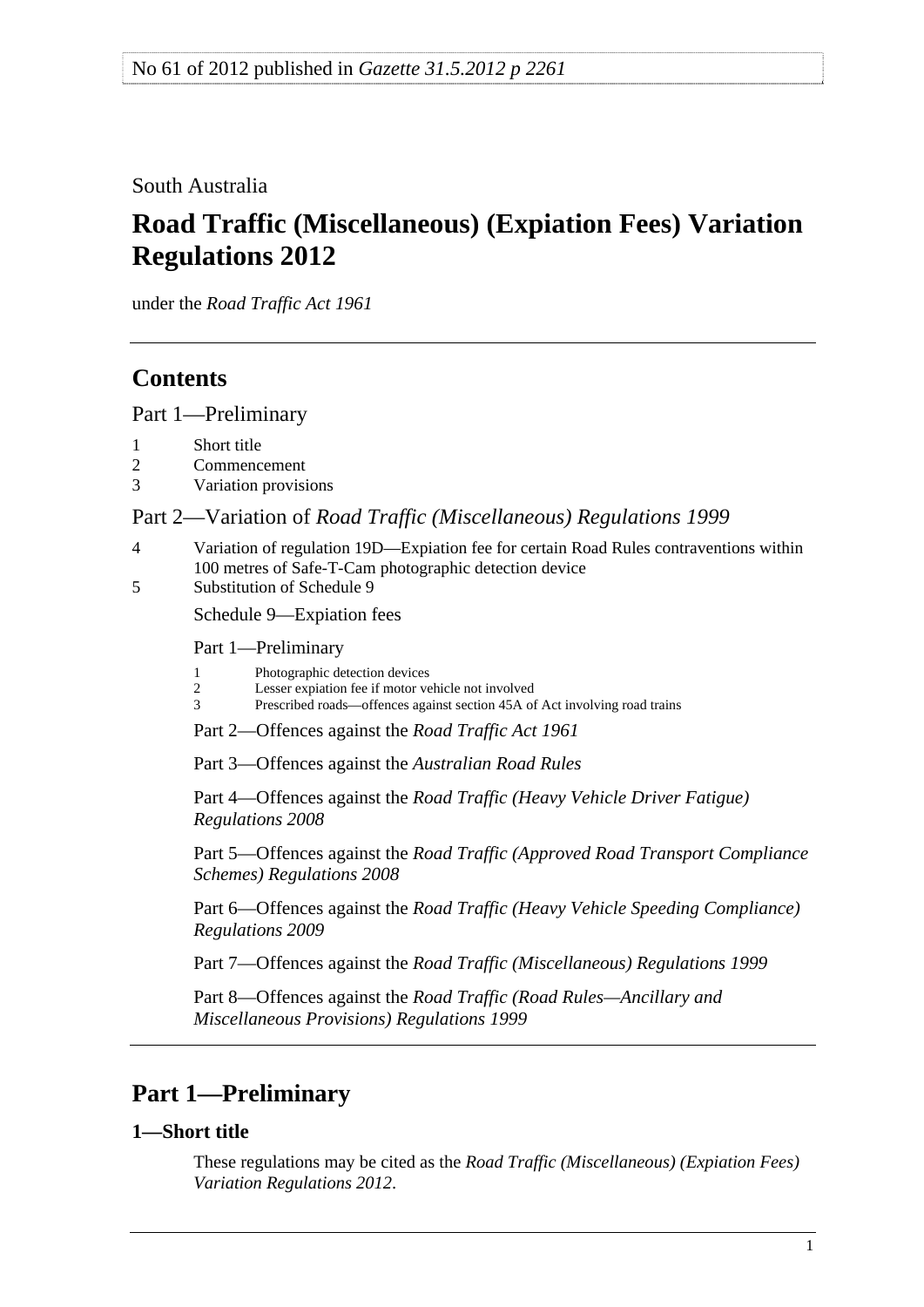#### <span id="page-1-0"></span>**2—Commencement**

These regulations will come into operation on 1 July 2012.

#### **3—Variation provisions**

In these regulations, a provision under a heading referring to the variation of specified regulations varies the regulations so specified.

### **Part 2—Variation of** *Road Traffic (Miscellaneous) Regulations 1999*

### **4—Variation of regulation 19D—Expiation fee for certain Road Rules contraventions within 100 metres of Safe-T-Cam photographic detection device**

Regulation 19D—delete "\$475" and substitute:

\$491

#### **5—Substitution of Schedule 9**

Schedule 9—delete the Schedule and substitute:

### **Schedule 9—Expiation fees**

(Regulation 45)

### **Part 1—Preliminary**

### **1—Photographic detection devices**

The expiation fee for an alleged offence against section 79B(2) of the Act constituted of being the owner of a vehicle that appears from evidence obtained through the operation of a photographic detection device to have been involved in the commission of an expiable offence is the same as the expiation fee payable for that expiable offence.

### **2—Lesser expiation fee if motor vehicle not involved**

- (1) Despite the fees fixed in the tables in this Schedule, the expiation fee is \$50 for an alleged offence (other than an offence referred to in [subclause \(2\)](#page-1-0)) constituted of—
	- (a) driving, towing, stopping or parking a vehicle other than a motor vehicle; or
	- (b) travelling in or on a wheeled recreational device or wheeled toy.
- (2) [Subclause \(1\)](#page-1-0) does not apply in the case of—
	- (a) an offence constituted of failing to comply with the lawful directions of a person; or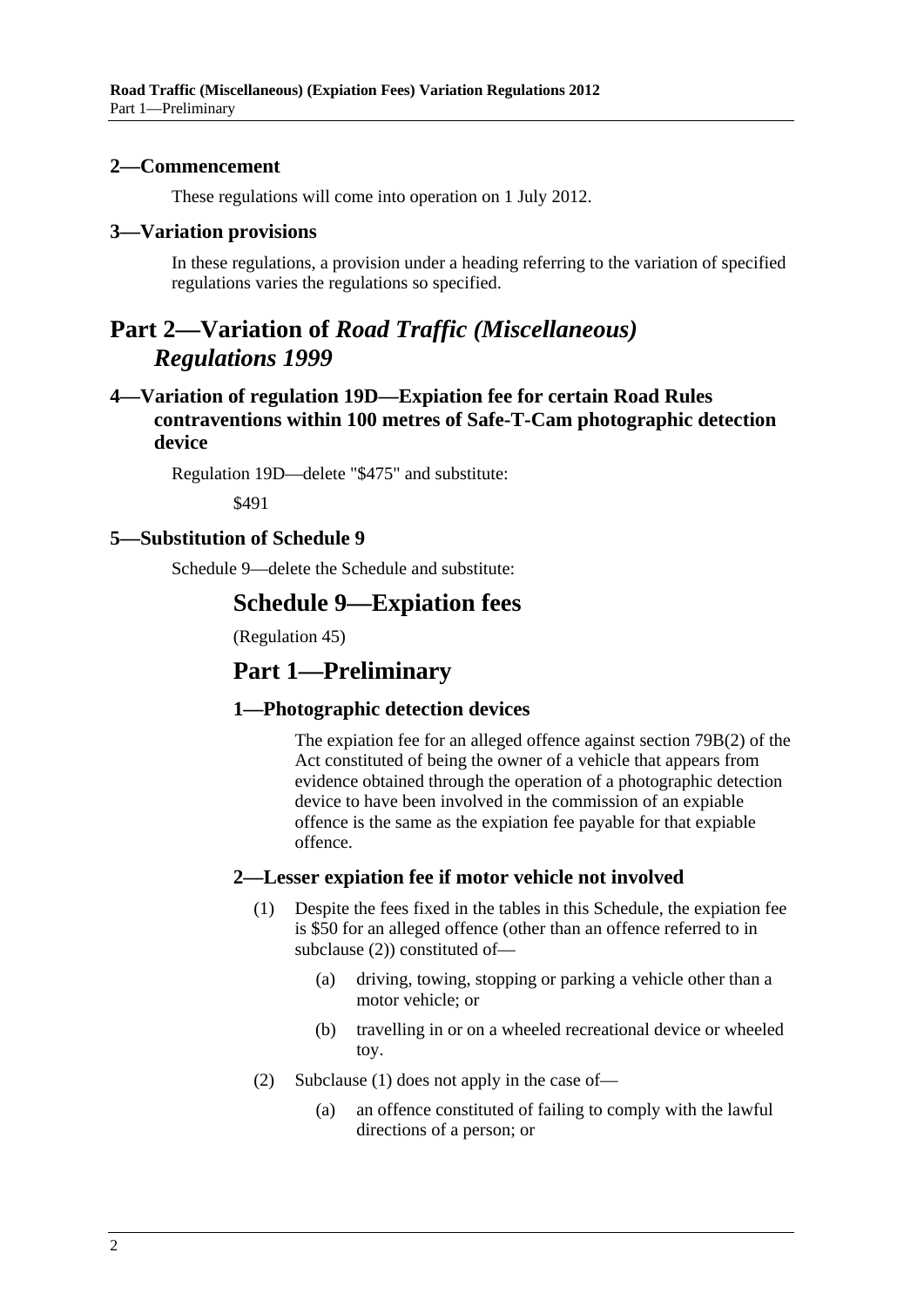- (b) an offence against section 164A(1) of the Act comprising a contravention of or failure to comply with section 162C(1), (2) or (2a) of the Act; or
- (c) an offence against rule 244(2), 244B, 244C, 254(2), 256(1), 256(2) or 256(3) of the *Australian Road Rules*.

### **3—Prescribed roads—offences against section 45A of Act involving road trains**

- (1) For the purposes of determining the expiation fee for an offence against section 45A of the Act, a road train is driven on a prescribed road if it is driven on a length of road with a prescribed speed limit (road trains) of 90 kilometres per hour or more.
- (2) In this clause—

*prescribed speed limit (road trains)* means a prescribed speed limit (road trains) imposed under regulation 9A(3a) of the *[Road Traffic](http://www.legislation.sa.gov.au/index.aspx?action=legref&type=subordleg&legtitle=Road%20Traffic%20(Road%20Rules%E2%80%94Ancillary%20and%20Miscellaneous%20Provisions)%20Regulations%201999)  [\(Road Rules—Ancillary and Miscellaneous Provisions\)](http://www.legislation.sa.gov.au/index.aspx?action=legref&type=subordleg&legtitle=Road%20Traffic%20(Road%20Rules%E2%80%94Ancillary%20and%20Miscellaneous%20Provisions)%20Regulations%201999)  [Regulations 1999](http://www.legislation.sa.gov.au/index.aspx?action=legref&type=subordleg&legtitle=Road%20Traffic%20(Road%20Rules%E2%80%94Ancillary%20and%20Miscellaneous%20Provisions)%20Regulations%201999)*.

**Note—** 

Different penalties apply in respect of road trains being driven on prescribed roads—see the item relating to offences against section 45A in [Part 2](#page-0-0) of this Schedule.

## **Part 2—Offences against the** *Road Traffic Act 1961*

| <b>Section</b> | Description of offence against Road Traffic Act 1961                                                                                                                                                        | Fee   |
|----------------|-------------------------------------------------------------------------------------------------------------------------------------------------------------------------------------------------------------|-------|
| 40H(5)         | Engaging in conduct in contravention of direction of<br>authorised officer or police officer to stop vehicle, or not move<br>it, or not interfere with vehicle or its equipment or load-                    |       |
|                | if direction relates to heavy vehicle                                                                                                                                                                       | \$645 |
|                | if direction relates to vehicle other than heavy vehicle                                                                                                                                                    | \$240 |
| 40I(2)         | Engaging in conduct in contravention of direction of<br>authorised officer or police officer to move vehicle to specified<br>$location-$                                                                    |       |
|                | if direction relates to heavy vehicle                                                                                                                                                                       | \$645 |
|                | if direction relates to vehicle other than heavy vehicle                                                                                                                                                    | \$240 |
| 40J(3)         | Engaging in conduct in contravention of direction of<br>authorised officer or police officer to move vehicle or do<br>anything else reasonably required by officer to avoid causing<br>harm or obstruction— |       |
|                | if direction relates to heavy vehicle                                                                                                                                                                       | \$645 |
|                | if direction relates to vehicle other than heavy vehicle                                                                                                                                                    | \$240 |
| 40K(5)         | Engaging in conduct in contravention of direction of<br>authorised officer or police officer to vacate or not occupy<br>driver's seat, or to leave or not enter vehicle—                                    |       |
|                | if direction relates to heavy vehicle                                                                                                                                                                       | \$645 |
|                | if direction relates to vehicle other than heavy vehicle                                                                                                                                                    | \$240 |
|                |                                                                                                                                                                                                             |       |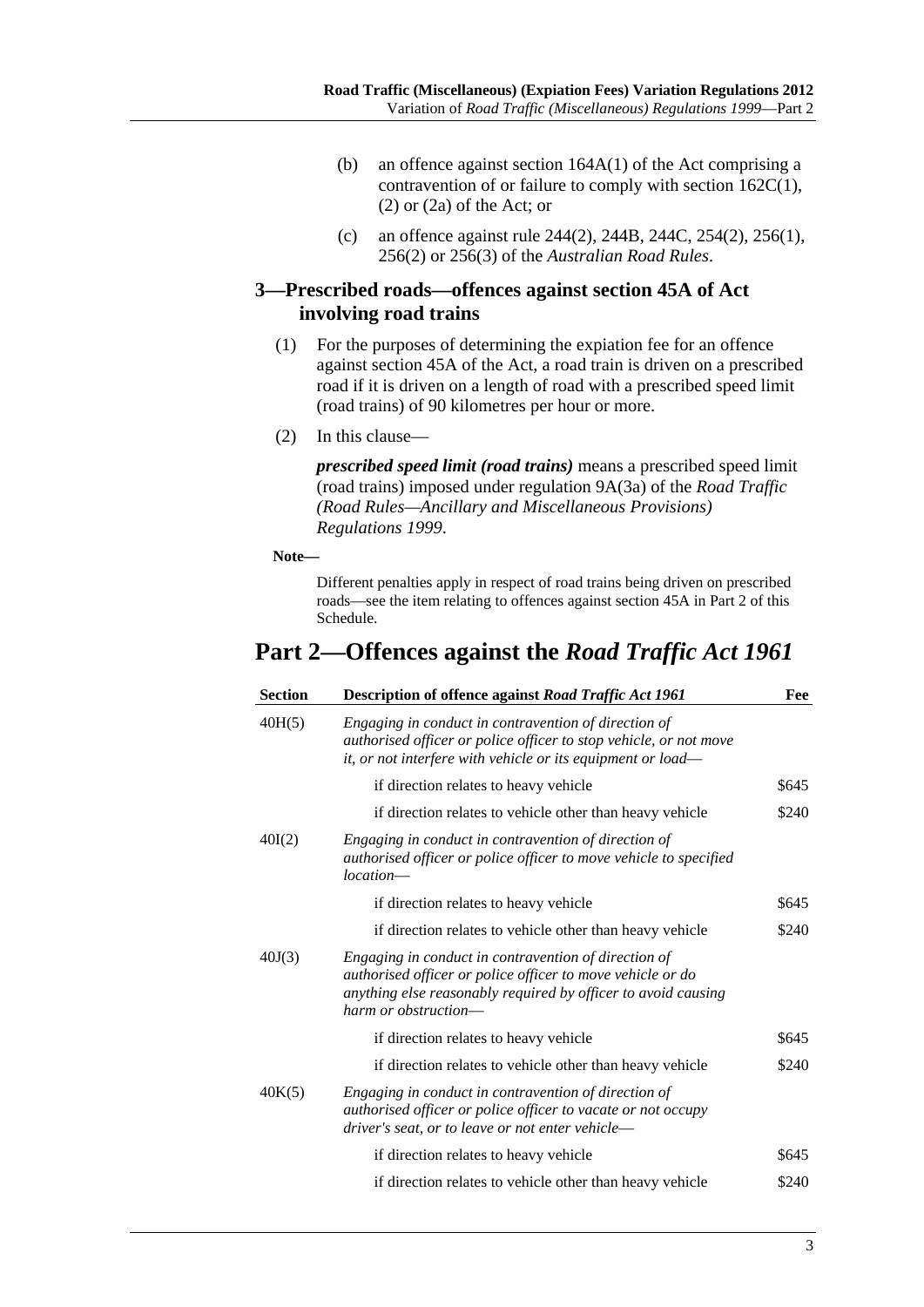| <b>Section</b> | <b>Description of offence against Road Traffic Act 1961</b>                                                                                                                       | Fee   |
|----------------|-----------------------------------------------------------------------------------------------------------------------------------------------------------------------------------|-------|
| 40V(4)         | Person subject to direction contravening or failing to comply<br>with section—                                                                                                    |       |
|                | contravention specified in section $40V(4)(b)(i)$                                                                                                                                 | \$645 |
| 40W(4)         | Engaging in conduct in contravention of direction of<br>authorised officer or police officer to produce records, devices<br>or other things                                       | \$645 |
| 40X(3)         | Person subject to direction contravening or failing to comply<br>with section-                                                                                                    |       |
|                | contravention specified in section $40X(3)(b)(i)$                                                                                                                                 | \$645 |
| 40Y(5)         | Engaging in conduct in contravention of direction of<br>authorised officer or police officer to provide assistance to<br>officer to enable effective exercise of officer's powers | \$645 |
| 45A            | Driving at speed exceeding applicable speed limit by 45 kph or<br>$more-$                                                                                                         |       |
|                | if vehicle being driven is a road train being driven on a<br>prescribed road                                                                                                      | \$775 |
|                | Note-                                                                                                                                                                             |       |
|                | See clause 3 of this Schedule.                                                                                                                                                    |       |
|                | in any other case                                                                                                                                                                 | \$671 |
| 47B(1)         | Driving whilst having prescribed concentration of alcohol in<br>$blood$                                                                                                           |       |
|                | contravention involving less than 0.08 grams of alcohol in<br>100 millilitres of blood                                                                                            | \$532 |
| 47BA(1)        | Driving with prescribed drug in oral fluid or blood                                                                                                                               | \$532 |
| 91(3)          | Failing to comply with direction of ferry operator                                                                                                                                | \$90  |
| 110C(2)        | Selling or offering for sale for use on roads motor vehicle or<br>trailer not bearing vehicle identification plate for that vehicle<br>or trailer—                                |       |
|                | offence not committed in course of trade or business                                                                                                                              | \$236 |
| 110C(3)        | Driving motor vehicle or trailer not bearing vehicle<br>identification plate for that vehicle or trailer                                                                          | \$236 |
| 117(1)         | Vehicle in breach of vehicle standards or maintenance<br>requirement driven on road—being driver of vehicle—                                                                      |       |
|                | non-compliance with rule 155 of the vehicle standards                                                                                                                             | \$568 |
|                | any other contravention of section $117(1)$                                                                                                                                       | \$362 |
| 118(1)         | Vehicle in breach of vehicle standards or maintenance<br>requirement driven on road—being operator of vehicle—                                                                    |       |
|                | non-compliance with rule 155 of the vehicle standards                                                                                                                             | \$568 |
|                | any other contravention of section $118(1)$                                                                                                                                       | \$362 |
| 123(1)         | Vehicle not complying with mass, dimension or load restraint<br>requirement driven on road—being driver of vehicle—                                                               |       |
|                | minor risk breach involving heavy vehicle                                                                                                                                         | \$348 |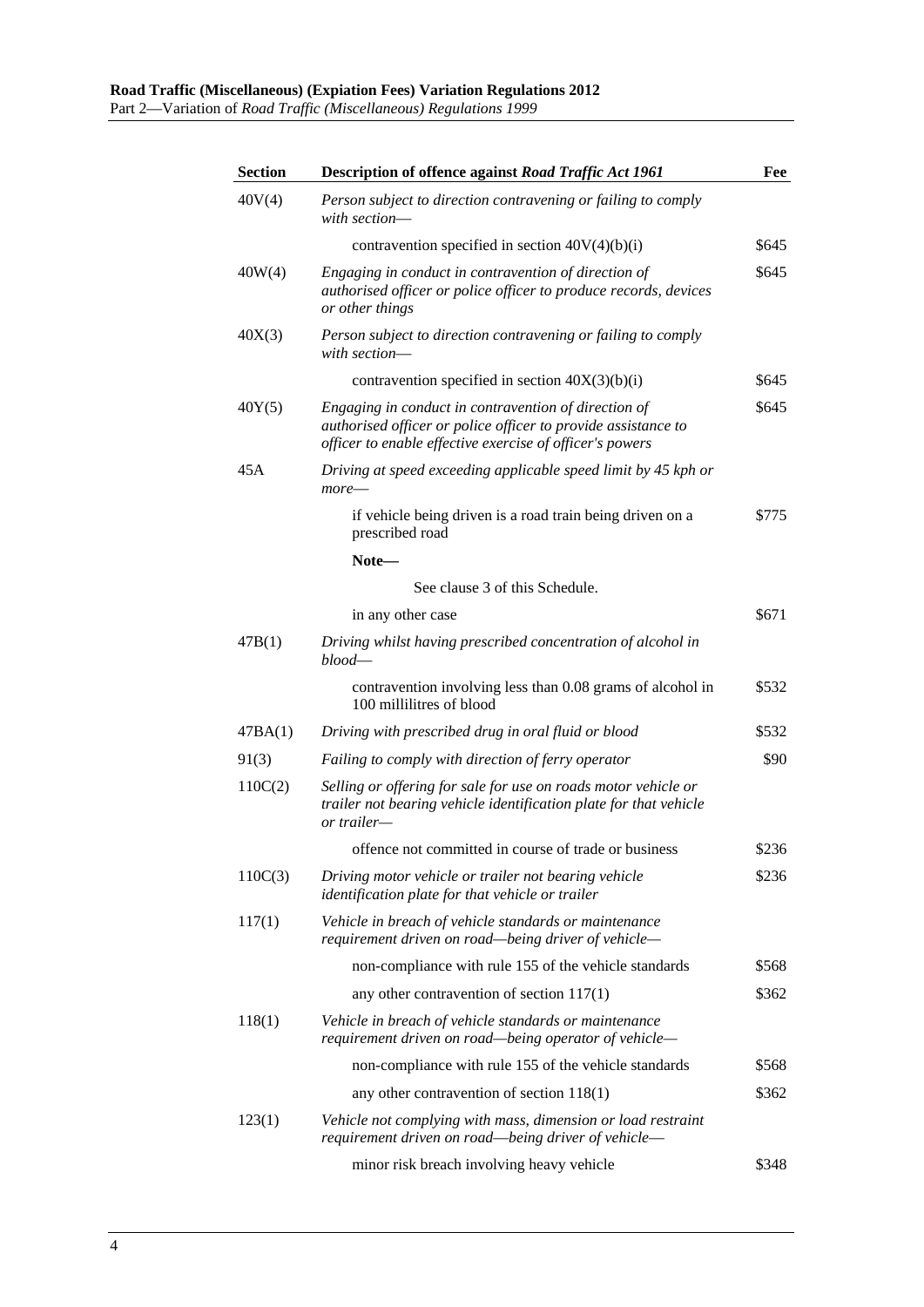| <b>Section</b> | Description of offence against Road Traffic Act 1961                                                                                                                                                                             | Fee   |
|----------------|----------------------------------------------------------------------------------------------------------------------------------------------------------------------------------------------------------------------------------|-------|
|                | minor risk breach involving vehicle other than heavy<br>vehicle                                                                                                                                                                  | \$170 |
|                | substantial risk breach involving heavy vehicle                                                                                                                                                                                  | \$645 |
|                | substantial risk breach involving vehicle other than heavy<br>vehicle                                                                                                                                                            | \$288 |
|                | severe risk breach involving vehicle other than heavy<br>vehicle                                                                                                                                                                 | \$408 |
| 124(1)         | Vehicle not complying with mass, dimension or load restraint<br>requirement driven on road—being operator of vehicle—                                                                                                            |       |
|                | minor risk breach involving heavy vehicle—                                                                                                                                                                                       |       |
|                | if the operator is a natural person                                                                                                                                                                                              | \$348 |
|                | if the operator is a body corporate                                                                                                                                                                                              | \$465 |
|                | minor risk breach involving vehicle other than heavy<br>vehicle                                                                                                                                                                  | \$170 |
|                | substantial risk breach involving heavy vehicle-                                                                                                                                                                                 |       |
|                | if the operator is a natural person                                                                                                                                                                                              | \$645 |
|                | if the operator is a body corporate                                                                                                                                                                                              | \$821 |
|                | substantial risk breach involving vehicle other than heavy<br>vehicle                                                                                                                                                            | \$288 |
|                | severe risk breach involving vehicle other than heavy<br>vehicle                                                                                                                                                                 | \$408 |
| 125(2)         | Heavy vehicle not complying with mass, dimension or load<br>restraint requirement driven on road—being consignor of<br>goods in or on vehicle-                                                                                   |       |
|                | minor risk breach—                                                                                                                                                                                                               |       |
|                | if the consignor is a natural person                                                                                                                                                                                             | \$348 |
|                | if the consignor is a body corporate                                                                                                                                                                                             | \$465 |
|                | substantial risk breach—                                                                                                                                                                                                         |       |
|                | if the consignor is a natural person                                                                                                                                                                                             | \$645 |
|                | if the consignor is a body corporate                                                                                                                                                                                             | \$821 |
| 125(4)         | Weight of freight container containing goods consigned for<br>road transport by heavy vehicle exceeding maximum gross<br>weight marked on container or container's safety approval<br>plate—being consignor of any of the goods— |       |
|                | if the consignor is a natural person                                                                                                                                                                                             | \$645 |
|                | if the consignor is a body corporate                                                                                                                                                                                             | \$821 |
| 126(2)         | Heavy vehicle not complying with mass, dimension or load<br>restraint requirement driven on road—being packer of goods<br>in or on vehicle—                                                                                      |       |
|                | minor risk breach-                                                                                                                                                                                                               |       |
|                | if the packer is a natural person                                                                                                                                                                                                | \$348 |
|                | if the packer is a body corporate                                                                                                                                                                                                | \$465 |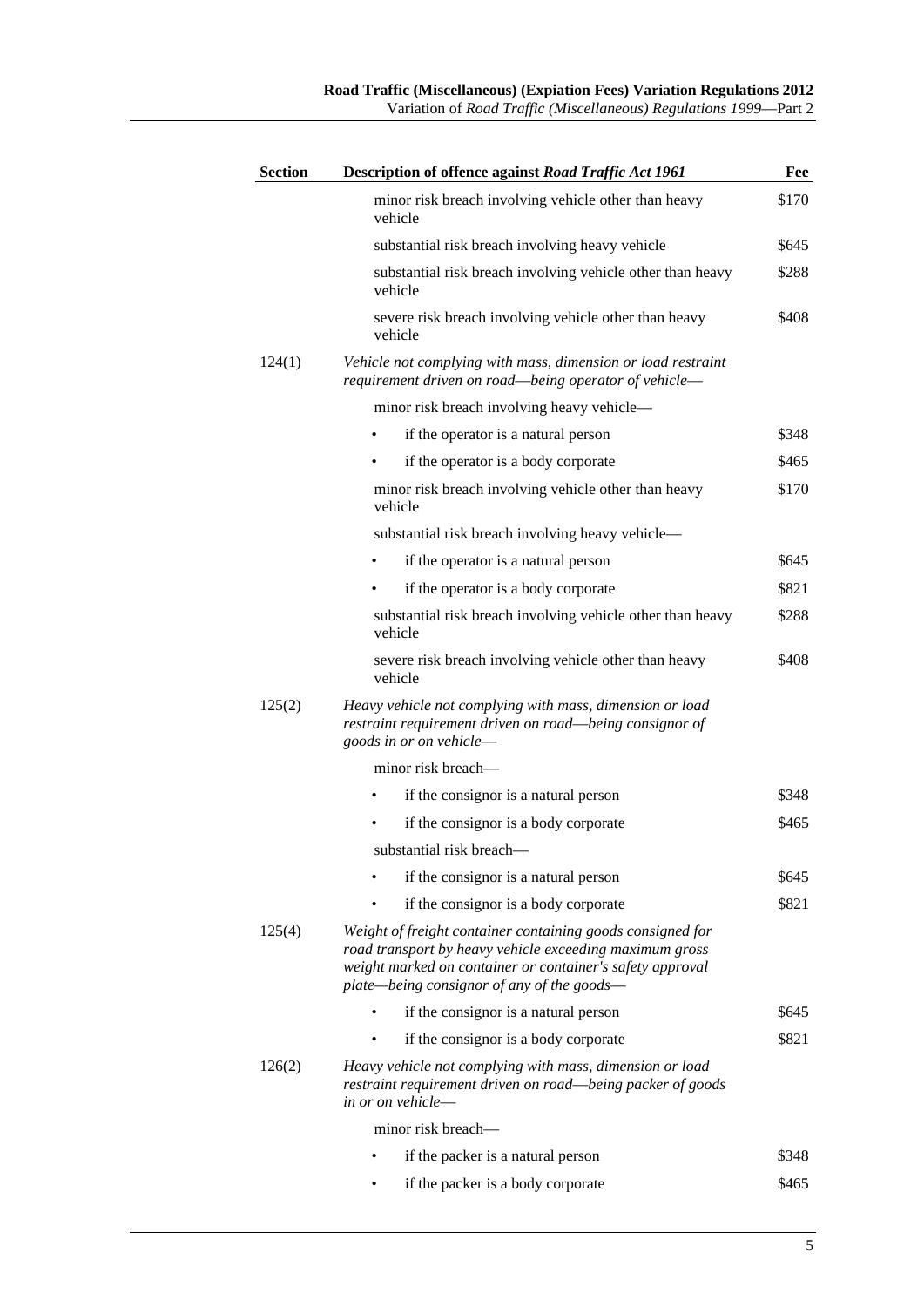| <b>Section</b> | <b>Description of offence against Road Traffic Act 1961</b>                                                                                                                                                                                              | Fee   |
|----------------|----------------------------------------------------------------------------------------------------------------------------------------------------------------------------------------------------------------------------------------------------------|-------|
|                | substantial risk breach—                                                                                                                                                                                                                                 |       |
|                | if the packer is a natural person                                                                                                                                                                                                                        | \$645 |
|                | if the packer is a body corporate                                                                                                                                                                                                                        | \$821 |
| 126(4)         | Weight of freight container containing goods consigned for<br>road transport by heavy vehicle exceeding maximum gross<br>weight marked on container or container's safety approval<br>plate—being packer of any of the goods—                            |       |
|                | if the packer is a natural person                                                                                                                                                                                                                        | \$645 |
|                | if the packer is a body corporate                                                                                                                                                                                                                        | \$821 |
| 127(2)         | Heavy vehicle not complying with mass, dimension or load<br>restraint requirement driven on road—being loader of goods<br>in or on vehicle—                                                                                                              |       |
|                | minor risk breach-                                                                                                                                                                                                                                       |       |
|                | if the loader is a natural person                                                                                                                                                                                                                        | \$348 |
|                | if the loader is a body corporate                                                                                                                                                                                                                        | \$465 |
|                | substantial risk breach-                                                                                                                                                                                                                                 |       |
|                | if the loader is a natural person                                                                                                                                                                                                                        | \$645 |
|                | if the loader is a body corporate                                                                                                                                                                                                                        | \$821 |
| 128(2)         | Heavy vehicle not complying with mass, dimension or load<br>restraint requirement driven on road—consignee of goods in<br>or on vehicle engaging in conduct resulting or likely to result<br>in inducing or rewarding breach-                            |       |
|                | minor risk breach-                                                                                                                                                                                                                                       |       |
|                | if the consignee is a natural person                                                                                                                                                                                                                     | \$348 |
|                | if the consignee is a body corporate                                                                                                                                                                                                                     | \$465 |
|                | substantial risk breach—                                                                                                                                                                                                                                 |       |
|                | if the consignee is a natural person                                                                                                                                                                                                                     | \$645 |
|                | if the consignee is a body corporate                                                                                                                                                                                                                     | \$821 |
| 135(3)         | Responsible entity failing to provide operator or driver of<br>heavy vehicle with complying container weight declaration<br>relating to freight container offered for transport by vehicle—                                                              |       |
|                | if the responsible entity is a natural person                                                                                                                                                                                                            | \$645 |
|                | if the responsible entity is a body corporate                                                                                                                                                                                                            | \$821 |
| 136(5)         | Operator of heavy vehicle failing to provide driver with<br>complying container weight declaration relating to freight<br>container arranged by operator to be transported by vehicle-                                                                   |       |
|                | if the operator is a natural person                                                                                                                                                                                                                      | \$645 |
|                | if the operator is a body corporate                                                                                                                                                                                                                      | \$821 |
| 137(3)         | Driver of heavy vehicle loaded with freight container driving<br>vehicle without first having been provided with container<br>weight declaration or failing to keep declaration in or about<br>vehicle or readily accessible from vehicle during journey | \$645 |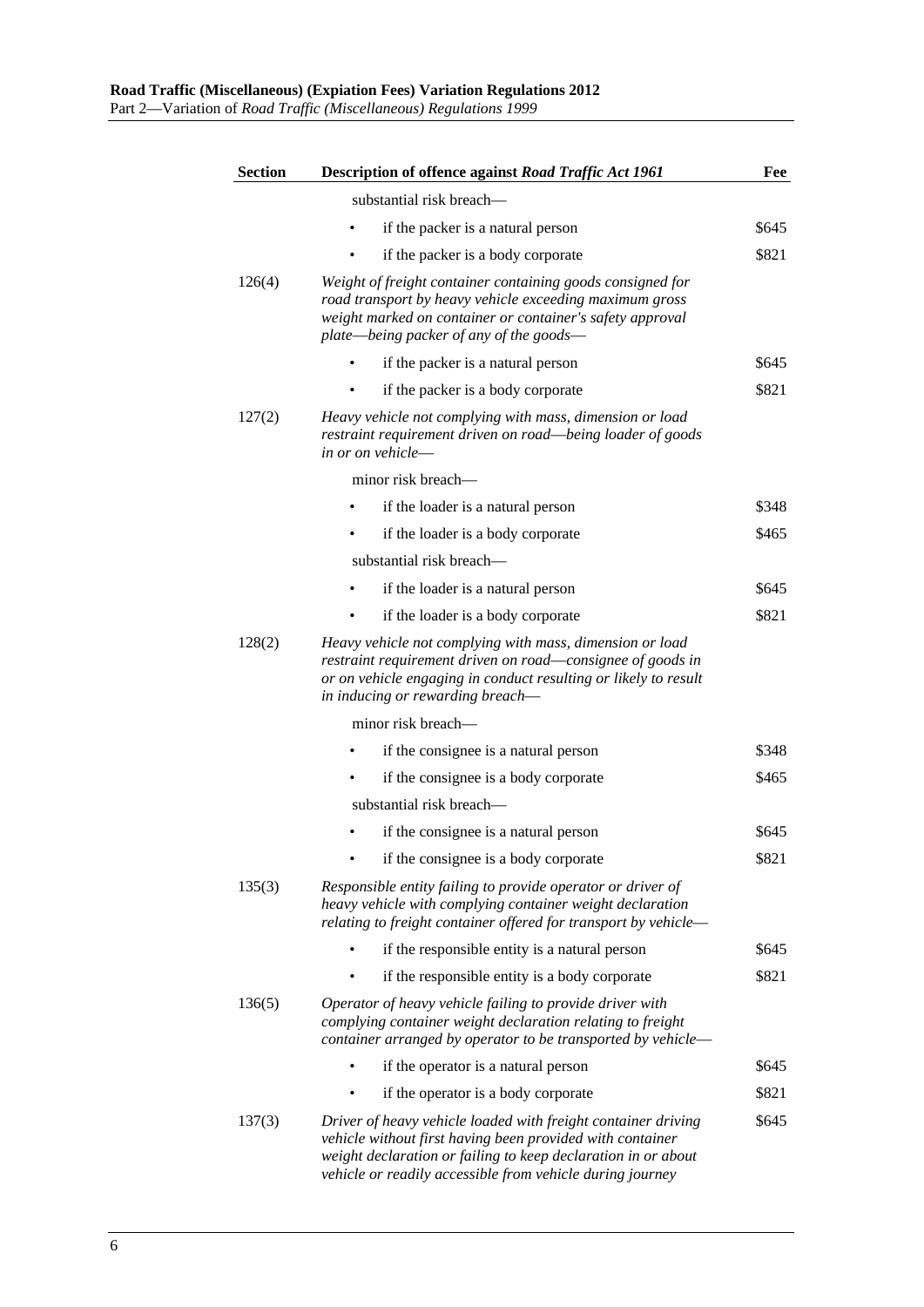| Section |                | Description of offence against Road Traffic Act 1961                                                                                                                                                                                                                                                                                                                 | Fee   |
|---------|----------------|----------------------------------------------------------------------------------------------------------------------------------------------------------------------------------------------------------------------------------------------------------------------------------------------------------------------------------------------------------------------|-------|
| 148(4)  | are rectified— | Engaging in conduct in contravention of direction of<br>authorised officer or police officer to driver or operator of<br>vehicle to rectify specified minor risk breaches of mass,<br>dimension or load restraint requirement, or move vehicle to<br>specified location and not proceed from there until breaches                                                    |       |
|         |                | if direction relates to heavy vehicle                                                                                                                                                                                                                                                                                                                                | \$645 |
|         |                | if direction relates to vehicle other than heavy vehicle                                                                                                                                                                                                                                                                                                             | \$240 |
| 149(5)  |                | Engaging in conduct in contravention of direction of<br>authorised officer or police officer to driver or operator of<br>vehicle not to proceed until specified substantial risk breaches<br>of mass, dimension or load restraint requirement are rectified,<br>or to move vehicle to specified location and not proceed from<br>there until breaches are rectified— |       |
|         |                | if direction relates to heavy vehicle                                                                                                                                                                                                                                                                                                                                | \$645 |
|         |                | if direction relates to vehicle other than heavy vehicle                                                                                                                                                                                                                                                                                                             | \$240 |
| 151(4)  |                | Engaging in conduct in contravention of condition of<br>authorisation granted by authorised officer or police officer to<br>driver of vehicle authorising vehicle to continue journey-                                                                                                                                                                               |       |
|         |                | if authorisation relates to heavy vehicle                                                                                                                                                                                                                                                                                                                            | \$645 |
|         |                | if authorisation relates to vehicle other than heavy vehicle                                                                                                                                                                                                                                                                                                         | \$240 |
| 164A(1) |                | Contravening or failing to comply with provision of Act                                                                                                                                                                                                                                                                                                              |       |
|         |                | Contravention of or failure to comply with-                                                                                                                                                                                                                                                                                                                          |       |
|         | $s\,33(9)$     | Failing to comply with direction of police officer                                                                                                                                                                                                                                                                                                                   | \$240 |
|         | s 53B(1)       | Selling radar detector or jammer or storing or<br>offering radar detector or jammer for sale                                                                                                                                                                                                                                                                         | \$373 |
|         | s 82(1)        | Speeding while passing school bus                                                                                                                                                                                                                                                                                                                                    |       |
|         |                | Exceeding the speed limit while passing a school<br>bus-                                                                                                                                                                                                                                                                                                             |       |
|         |                | by less than 15 kph                                                                                                                                                                                                                                                                                                                                                  | \$260 |
|         |                | by 15 kph or more but less than 30 kph                                                                                                                                                                                                                                                                                                                               | \$383 |
|         |                | by 30 kph or more                                                                                                                                                                                                                                                                                                                                                    | \$550 |
|         | s $83(1)(a)$   | Speeding while passing emergency vehicle                                                                                                                                                                                                                                                                                                                             |       |
|         |                | Exceeding 40 kph while passing an emergency<br>vehicle-                                                                                                                                                                                                                                                                                                              |       |
|         |                | by less than 15 kph                                                                                                                                                                                                                                                                                                                                                  | \$260 |
|         |                | by 15 kph or more but less than 30 kph                                                                                                                                                                                                                                                                                                                               | \$383 |
|         |                | by 30 kph or more                                                                                                                                                                                                                                                                                                                                                    | \$550 |
|         | s 83A(1)       | Standing etc or placing goods or sign on<br>carriageway, dividing strip or traffic island for<br>purpose of soliciting business etc                                                                                                                                                                                                                                  | \$90  |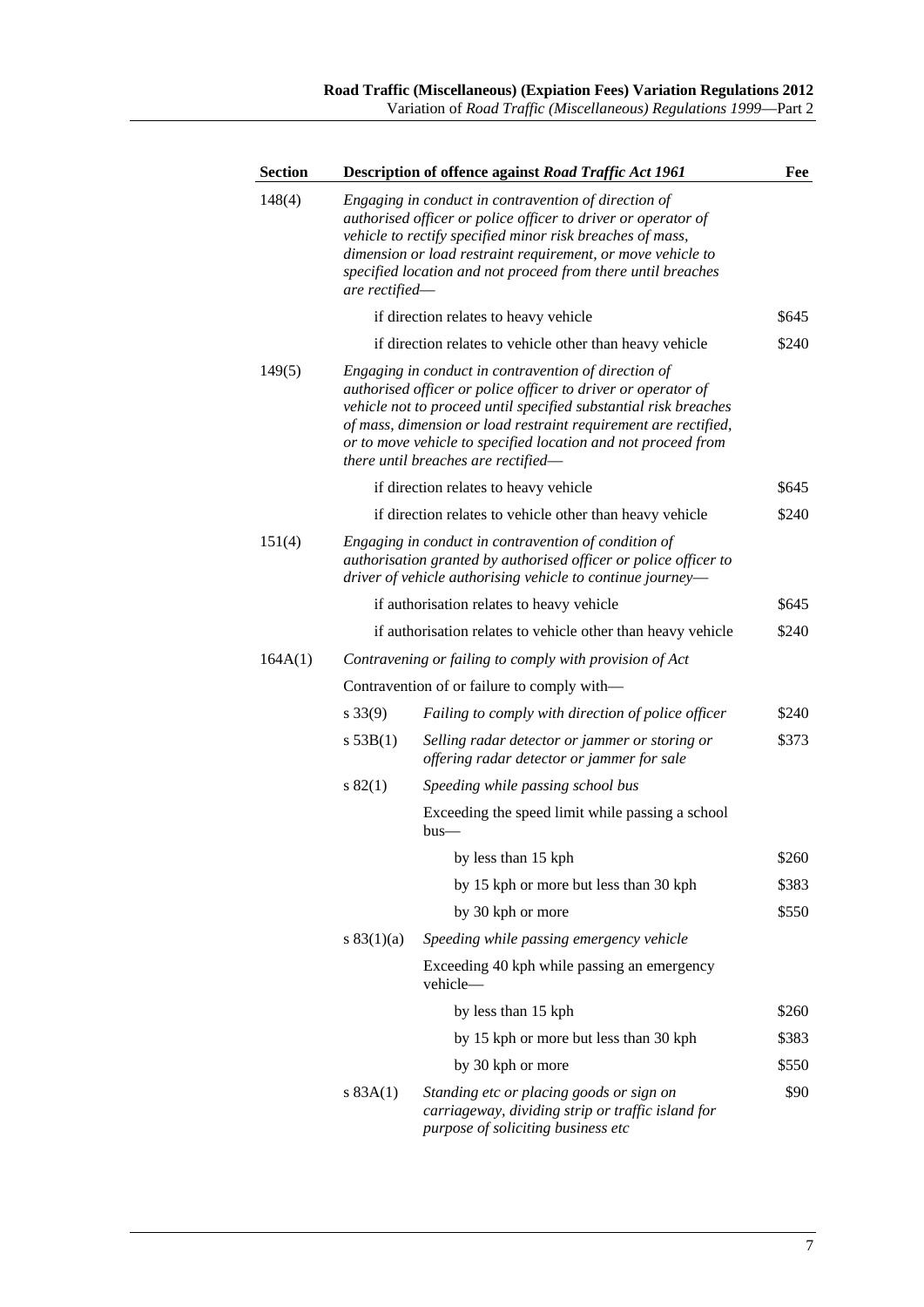| Section |               | Description of offence against Road Traffic Act 1961                                                                                                                                                 | Fee   |
|---------|---------------|------------------------------------------------------------------------------------------------------------------------------------------------------------------------------------------------------|-------|
|         | s 83A(2)      | Buying or offering to buy goods from person<br>standing etc on carriageway etc in contravention<br>of section $83A(1)$                                                                               | \$90  |
|         | s 85(2)       | Leaving stationary vehicle in prohibited area<br>near Parliament House etc without authority                                                                                                         | \$107 |
|         | s 87          | Walking without due care or attention etc                                                                                                                                                            | \$43  |
|         | s 95          | Riding on vehicle without consent of driver                                                                                                                                                          | \$90  |
|         | s 99A         | Bicycle rider riding on footpath or other<br>road-related area failing to give warning to<br><i>pedestrians etc</i>                                                                                  | \$50  |
|         | $s$ 99 $B(1)$ | Riding wheeled recreational device or wheeled<br>toy without due care or attention etc                                                                                                               | \$50  |
|         | $s\,99B(2)$   | Riding wheeled recreational device or wheeled<br>toy on footpath or other road-related area abreast<br>of another vehicle etc                                                                        | \$50  |
|         | $s\,99B(3)$   | Riding wheeled recreational device or wheeled<br>toy on footpath or other road-related area without<br>giving warning to pedestrians etc                                                             | \$50  |
|         | $s\ 107(1)$   | Driving, drawing, hauling, dragging over road<br>any implement, sledge etc                                                                                                                           | \$212 |
|         | $s\ 107(2)$   | Removing or interfering with road infrastructure,<br>or damaging road infrastructure other than by<br>reasonable use                                                                                 | \$212 |
|         | $s\ 108(1)$   | Depositing certain articles or materials on road                                                                                                                                                     | \$202 |
|         | s 110         | Failing to keep whole of vehicle on sealed surface<br>when driving on sealed road                                                                                                                    | \$90  |
|         | $s\,145(3)$   | Failing to comply with direction of police officer<br>or authorised officer to stop vehicle or produce<br>vehicle for examination                                                                    | \$240 |
|         | $s\,145(5f)$  | Defacing, altering, obscuring or removing<br>defective vehicle label affixed to vehicle                                                                                                              | \$362 |
|         | s145(6)       | Driving, selling etc vehicle contrary to terms of<br>defect notice                                                                                                                                   | \$517 |
|         | s $161A(1)$   | Driving vehicle to which section 161A applies<br>without Ministerial approval                                                                                                                        | \$261 |
|         | s $162C(1)$   | Riding wheeled recreational device or wheeled<br>toy without wearing safety helmet complying with<br>regulations and properly adjusted and securely<br>fastened                                      | \$90  |
|         | s $162C(2)$   | Riding wheeled recreational device or wheeled<br>toy on which is carried child under 16 years not<br>wearing safety helmet complying with regulations<br>and properly adjusted and securely fastened | \$90  |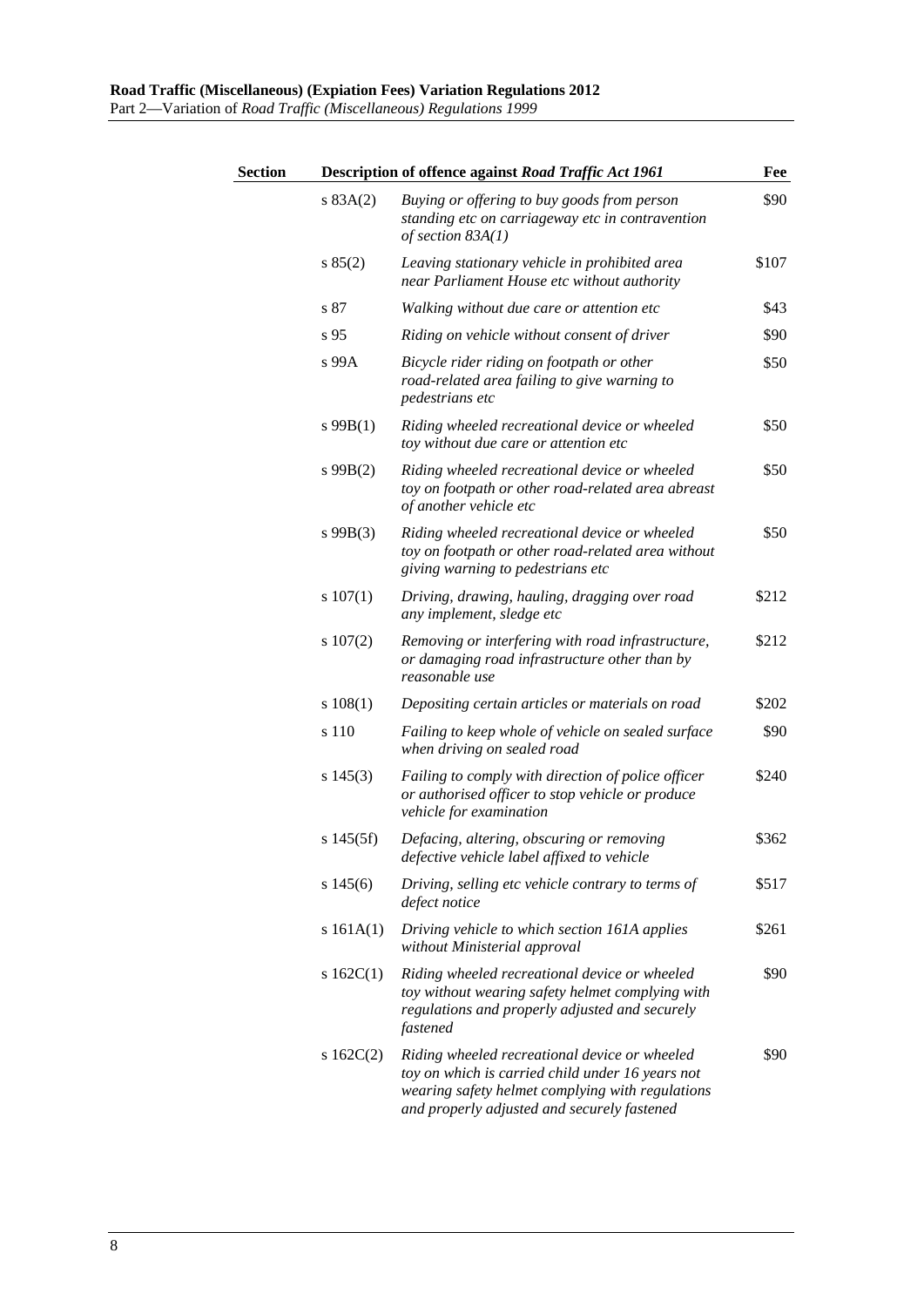| <b>Section</b> | Description of offence against Road Traffic Act 1961                                                                                                                                                                                                                                                   | Fee                                                                      |
|----------------|--------------------------------------------------------------------------------------------------------------------------------------------------------------------------------------------------------------------------------------------------------------------------------------------------------|--------------------------------------------------------------------------|
|                | s $162C(2a)$ Parent or other person having custody or care of<br>child under 16 years causing or permitting child<br>to ride or be carried on wheeled recreational<br>device or wheeled toy without wearing safety<br>helmet complying with regulations and properly<br>adjusted and securely fastened | \$87                                                                     |
| 167(1)         | Causing or permitting another person to commit an offence<br><i>against Act or regulations—</i>                                                                                                                                                                                                        |                                                                          |
|                | causing or permitting commission of expiable offence                                                                                                                                                                                                                                                   | the<br>expiation<br>fee<br>prescribe<br>d for the<br>expiable<br>offence |
| 174B           | Further offence for continued parking contravention                                                                                                                                                                                                                                                    | \$44                                                                     |

# **Part 3—Offences against the** *Australian Road Rules*

| Rule   | <b>Description of offence against Australian Road Rules</b>                                             | Fee   |
|--------|---------------------------------------------------------------------------------------------------------|-------|
| 20     | Speeding                                                                                                |       |
|        | Exceeding applicable speed limit on length of road—                                                     |       |
|        | by less than 15 kph                                                                                     | \$260 |
|        | by 15 kph or more but less than 30 kph                                                                  | \$383 |
|        | by 30 kph or more                                                                                       | \$550 |
| 27(1)  | Failing to keep left when starting left turn (from other than<br>multi-lane road)                       | \$281 |
| 28(1)  | Failing to keep within left lane when starting left turn on multi-lane<br>road                          | \$281 |
| 28(1A) | Failing to use slip lane when starting left turn on multi-lane road                                     | \$281 |
| 28(2A) | Bicycle rider starting left turn on multi-lane road from incorrect<br>position in bicycle storage area  | \$50  |
| 29(1)  | Failing to make left turn as indicated by turn line                                                     | \$281 |
| 31(1)  | Starting right turn incorrectly (from other than multi-lane road)                                       | \$281 |
| 32(1)  | Failing to keep within right lane when starting right turn (on<br>multi-lane road)                      | \$281 |
| 32(2A) | Bicycle rider starting right turn on multi-lane road from incorrect<br>position in bicycle storage area | \$50  |
| 33(1)  | Making right turn at intersection incorrectly                                                           | \$281 |
| 34(1)  | Making hook turn at "hook turn only" sign incorrectly                                                   | \$252 |
| 35(2)  | Bicycle rider making hook turn at intersection with no "hook turn<br>only" sign etc incorrectly         | \$50  |
| 36     | Bicycle rider making hook turn contrary to "no hook turn by<br>bicycles" sign                           | \$50  |
| 37     | Starting U-turn without clear view etc                                                                  | \$336 |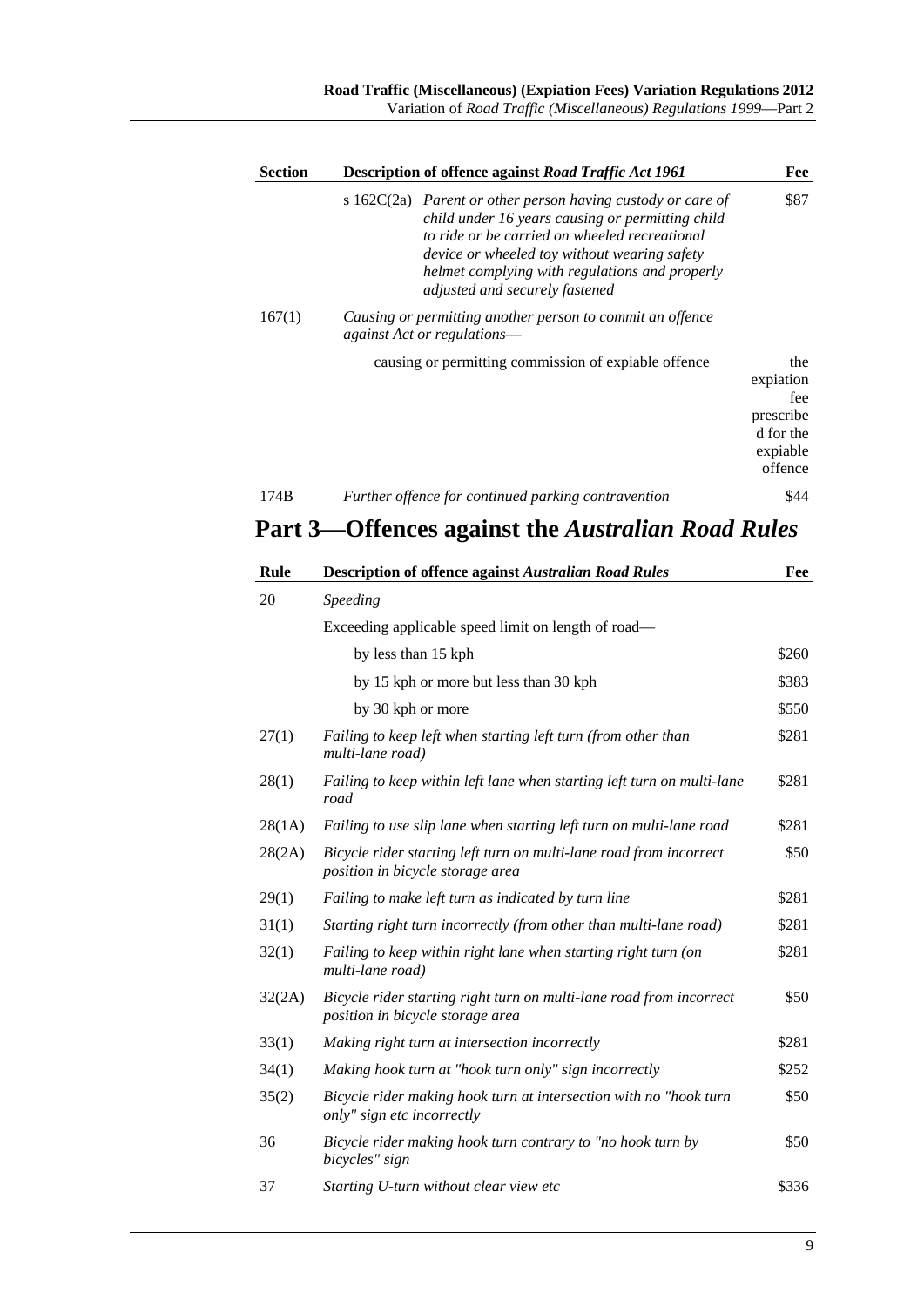| <b>Rule</b> | <b>Description of offence against Australian Road Rules</b>                                                                        | Fee   |
|-------------|------------------------------------------------------------------------------------------------------------------------------------|-------|
| 38          | Failing to give way when making U-turn                                                                                             | \$336 |
| 39(1)       | Making U-turn contrary to "no U-turn" sign at break in dividing<br>strip                                                           | \$316 |
| 39(2)       | Making U-turn contrary to "no U-turn" sign on length of road                                                                       | \$316 |
| 40          | Making U-turn at intersection with traffic lights and no "U-turn<br>permitted" sign                                                | \$316 |
| 41          | Making U-turn at intersection without traffic lights where "no<br>U-turn" sign                                                     | \$316 |
| 42          | Starting U-turn at intersection from incorrect position                                                                            | \$336 |
| 46(1)       | Failing to give left change of direction signal before turning left                                                                | \$275 |
| 46(4)       | Failing to stop giving left change of direction signal after turning<br>left                                                       | \$184 |
| 48(1)       | Failing to give right change of direction signal before turning right                                                              | \$275 |
| 48(4)       | Failing to stop giving right change of direction signal after turning<br>right                                                     | \$184 |
| 51          | Using direction indicator lights when not permitted                                                                                | \$184 |
| 53(1)       | Failing to give stop signal before stopping or suddenly slowing                                                                    | \$275 |
| 53(2)       | Failing to give sufficient warning of stopping                                                                                     | \$275 |
| 53(3)       | Failing to give stop signal while slowing                                                                                          | \$275 |
| 56(1)       | Failing to stop for red traffic light                                                                                              | \$404 |
| 56(2)       | Failing to stop for red traffic arrow                                                                                              | \$404 |
| 57(1)       | Failing to stop for yellow traffic light                                                                                           | \$404 |
| 57(2)       | Failing to stop for yellow traffic arrow                                                                                           | \$404 |
| 57(3)       | Failing to leave intersection showing yellow traffic light or arrow                                                                | \$404 |
| 59(1)       | Proceeding through red traffic light                                                                                               | \$404 |
| 60          | Proceeding through red traffic arrow                                                                                               | \$404 |
| 60A(1)      | Proceeding through bicycle storage area before red traffic light                                                                   | \$316 |
| 60A(2)      | Proceeding through bicycle storage area before red traffic arrow                                                                   | \$316 |
| 61(2)       | Failing to stop at intersection when traffic lights or arrows change<br>to yellow or red                                           | \$404 |
| 61(5)       | Failing to leave intersection when traffic lights or arrows change to<br>yellow or red                                             | \$404 |
| 62(1)       | Failing to give way when turning at intersection with traffic lights                                                               | \$373 |
| 63(2)       | Failing to give way at intersection with traffic lights not operating<br>or only partly operating—where traffic light-stop sign    | \$373 |
| 63(3)       | Failing to give way at intersection with traffic lights not operating<br>or only partly operating—where no traffic light-stop sign | \$373 |
| 64          | Failing to give way at flashing yellow traffic arrow at intersection                                                               | \$373 |
| 65(2)       | Failing to give way at marked foot crossing (except at intersection)<br>with flashing yellow traffic light                         | \$353 |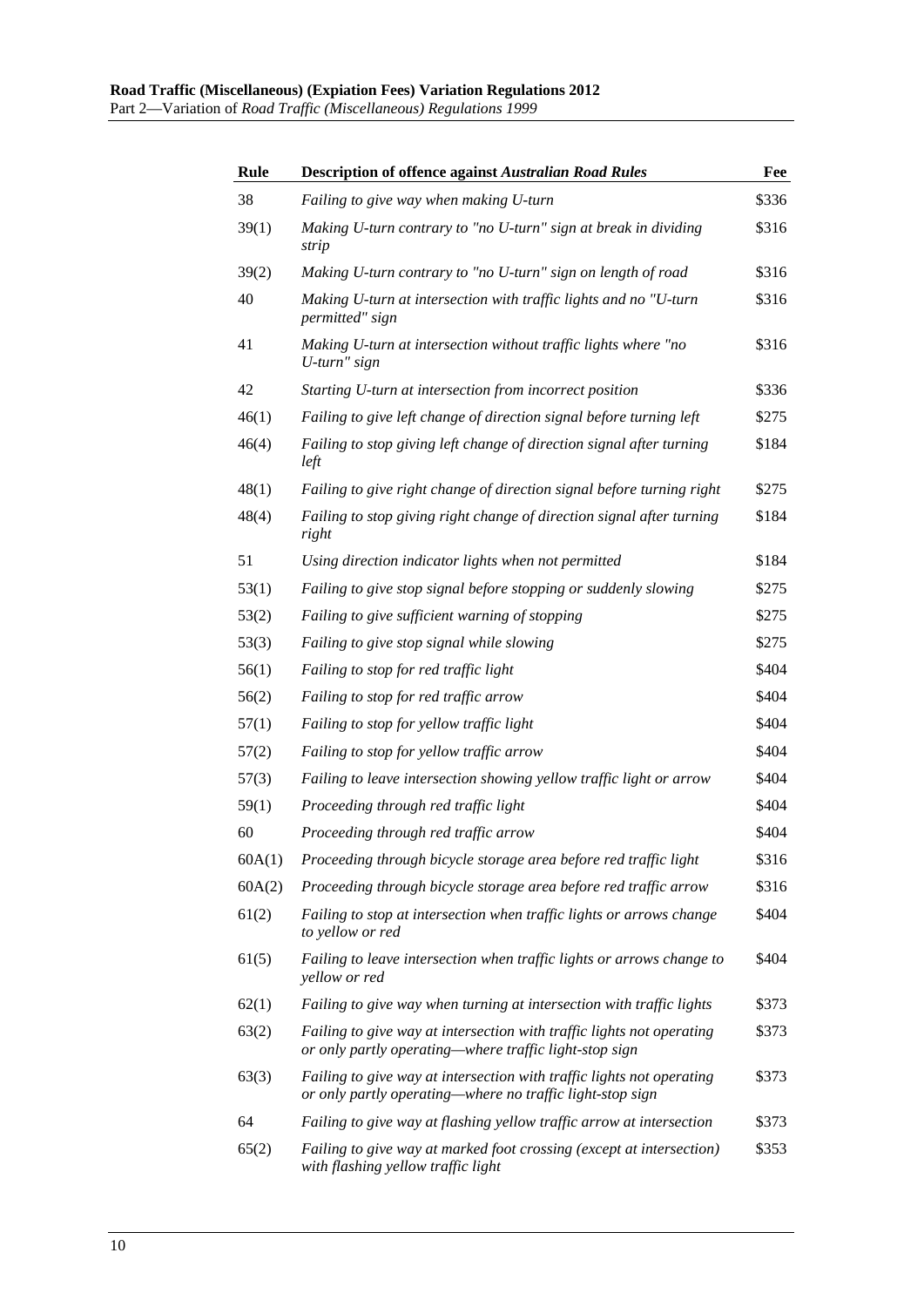| Rule  | <b>Description of offence against Australian Road Rules</b>                                        | Fee   |
|-------|----------------------------------------------------------------------------------------------------|-------|
| 66(1) | Failing to stop for twin red lights (except at level crossing)                                     | \$90  |
| 66(4) | Proceeding after stopping for twin red lights (except at level<br>crossing)                        | \$90  |
| 67(1) | Failing to stop and give way at "stop" sign or stop line at<br>intersection without traffic lights | \$373 |
| 68(1) | Failing to stop and give way at "stop" sign or stop line at other<br>place                         | \$316 |
| 69(1) | Failing to give way at "give way" sign or give way line at<br>intersection (except roundabout)     | \$373 |
| 70    | Failing to give way at "give way" sign at bridge or length of<br>narrow road                       | \$373 |
| 71(1) | Failing to give way at "give way" sign or give way line at other<br>place                          | \$316 |
| 72(1) | Failing to give way at intersection (except T-intersection or<br>roundabout)                       | \$373 |
| 73(1) | Failing to give way at T-intersection                                                              | \$373 |
| 74(1) | Failing to give way when entering road from road-related area or<br>adjacent land                  | \$336 |
| 75(1) | Failing to give way when entering road-related area or adjacent<br>land from road                  | \$336 |
| 76(1) | Moving into path of tram travelling in tram lane etc                                               | \$184 |
| 76(2) | Failing to move out of path of tram travelling in tram lane etc                                    | \$184 |
| 77(1) | Failing to give way to bus                                                                         | \$184 |
| 78(1) | Moving into path of police or emergency vehicle                                                    | \$373 |
| 78(2) | Failing to move out of path of police or emergency vehicle                                         | \$373 |
| 79(1) | Failing to give way to police or emergency vehicle                                                 | \$373 |
| 80(2) | Failing to stop at children's crossing                                                             | \$373 |
| 80(3) | Failing to obey hand-held "stop" sign at children's crossing                                       | \$316 |
| 80(4) | Proceeding while pedestrian on children's crossing                                                 | \$373 |
| 81(2) | Failing to give way at pedestrian crossing                                                         | \$353 |
| 82    | Overtaking or passing vehicle at children's crossing or pedestrian<br>crossing                     | \$353 |
| 83    | Failing to give way to pedestrian in shared zone                                                   | \$295 |
| 84(1) | Failing to give way when driving through break in dividing strip                                   | \$336 |
| 85    | Failing to give way on painted island                                                              | \$316 |
| 86(1) | Failing to give way in median turning bays                                                         | \$336 |
| 87(1) | Failing to give way when moving from side of road                                                  | \$303 |
| 87(3) | Failing to give way when moving from median strip parking area                                     | \$303 |
| 88(1) | Failing to turn left at intersection with "left turn only" sign                                    | \$316 |
| 88(2) | Failing to turn left when in left lane at intersection with "left lane<br>must turn left" sign     | \$316 |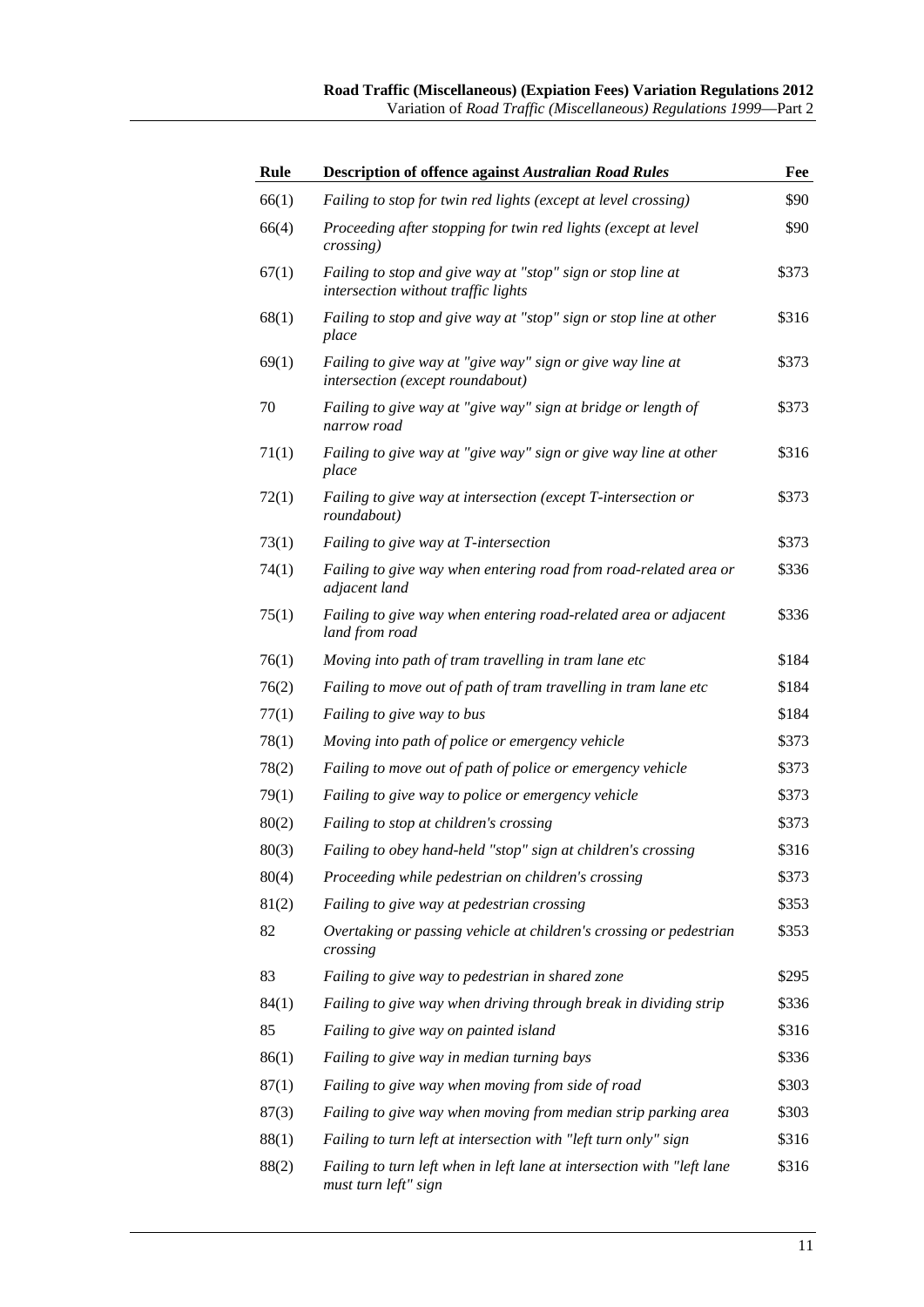| Rule    | <b>Description of offence against Australian Road Rules</b>                                                                       | Fee   |
|---------|-----------------------------------------------------------------------------------------------------------------------------------|-------|
| 89(1)   | Failing to turn right at intersection with "right turn only" sign                                                                 | \$316 |
| 89(2)   | Failing to turn right when in right lane at intersection with "right<br>lane must turn right" sign                                | \$316 |
| 90      | Turning at intersection with "no turn" sign                                                                                       | \$316 |
| 91(1)   | Turning left at intersection or other place with "no left turn" sign                                                              | \$316 |
| 91(2)   | Turning at intersection or other place with "no right turn" sign                                                                  | \$316 |
| 92(1)   | Failing to drive in direction indicated by traffic lane arrows                                                                    | \$316 |
| 93(1)   | Driving or overtaking on bridge or length of road where "no<br>overtaking or passing" sign applies                                | \$316 |
| 94      | Overtaking on bridge with "no overtaking on bridge" sign                                                                          | \$316 |
| 95(1)   | Driving in emergency stopping lane                                                                                                | \$316 |
| 96(1)   | Stopping on area of road marked with "keep clear" marking                                                                         | \$316 |
| 97(1)   | Driving on length of road where "road access" sign applies                                                                        | \$316 |
| 98(1)   | Driving in wrong direction on length of road where "one-way" sign<br>applies                                                      | \$373 |
| 99(1)   | Failing to drive to left of "keep left" sign                                                                                      | \$316 |
| 99(2)   | Failing to drive to right of "keep right" sign                                                                                    | \$316 |
| 100     | Driving past "no entry" sign                                                                                                      | \$316 |
| 101(1)  | Failing to stop before hand-held "stop" sign                                                                                      | \$316 |
| 101(2)  | Proceeding after stopping for hand-held "stop" sign                                                                               | \$316 |
| 101A(1) | Driving on safety ramp or arrester bed                                                                                            | \$316 |
| 102(1)  | Driving past "clearance" or "low clearance" sign                                                                                  | \$316 |
| 103(1)  | Driving past "bridge load limit (gross mass)" or "gross load limit"<br>sign—vehicle exceeding gross mass indicated by sign        | \$316 |
| 103(2)  | Driving past "bridge load limit (mass per axle group)" sign-<br>vehicle axle group carrying mass exceeding mass indicated by sign | \$316 |
| 104(1)  | Driving past "no trucks" sign-vehicle GVM exceeding permitted<br>mass                                                             | \$316 |
| 104(2)  | Driving truck past "no trucks" sign—vehicle or combination<br>exceeding permitted length                                          | \$316 |
| 104(3)  | Driving truck past "no trucks" sign where no mass or length<br>indicated                                                          | \$316 |
| 105     | Failing to enter area indicated by "trucks must enter" sign                                                                       | \$316 |
| 106(1)  | Driving bus past "no buses" sign—bus exceeding mass indicated by<br>sign                                                          | \$316 |
| 106(2)  | Driving bus past "no buses" sign-bus exceeding length indicated<br>by sign                                                        | \$316 |
| 106(3)  | Driving bus past "no buses" sign where no mass or length indicated                                                                | \$316 |
| 107     | Failing to enter area indicated by "buses must enter" sign                                                                        | \$316 |
| 108(1)  | Failing to drive truck or bus in low gear on length of road where<br>"trucks and buses low gear" sign applies                     | \$316 |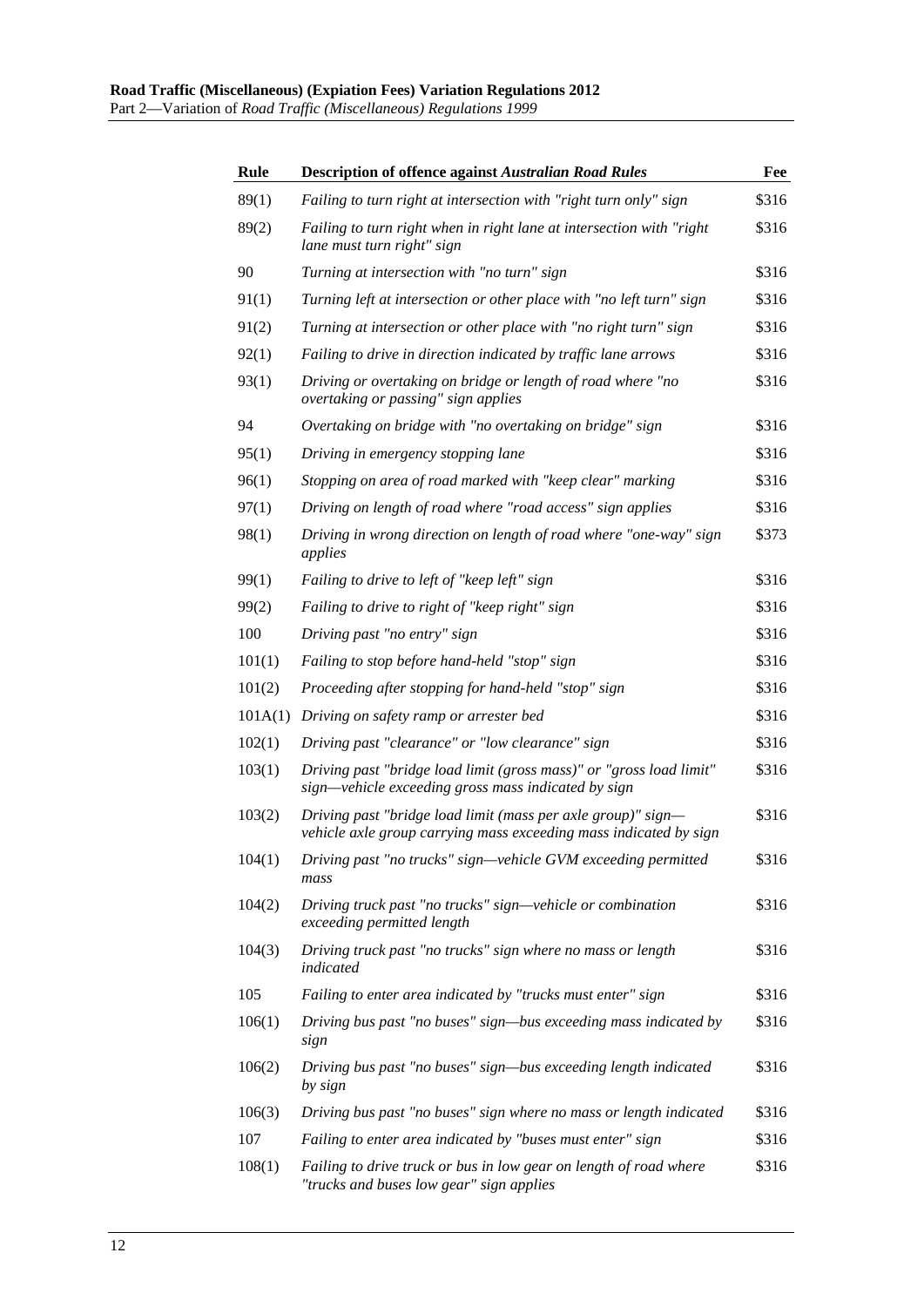| <b>Rule</b> | <b>Description of offence against Australian Road Rules</b>                                                                        | Fee   |
|-------------|------------------------------------------------------------------------------------------------------------------------------------|-------|
| 111(1)      | Failing to enter roundabout from multi-lane road or road with 2 or<br>more lines of traffic travelling in same direction correctly | \$316 |
| 112(2)      | Failing to give required left change of direction signal before<br>entering roundabout                                             | \$275 |
| 112(3)      | Failing to continue left change of direction signal while in<br>roundabout                                                         | \$275 |
| 113(2)      | Failing to give required right change of direction signal before<br>entering roundabout                                            | \$275 |
| 113(3)      | Failing to continue right change of direction signal while in<br>roundabout                                                        | \$275 |
| 114(1)      | Failing to give way when entering roundabout                                                                                       | \$373 |
| 114(2)      | Failing to give way to tram when driving in roundabout                                                                             | \$373 |
| 115(1)      | Failing to drive in roundabout to left of central traffic island                                                                   | \$373 |
| 116         | Failing to obey traffic lane arrows when driving in or leaving<br>roundabout                                                       | \$316 |
| 117(1)      | Failing to give left change of direction signal when changing<br>marked lanes or lines of traffic in roundabout                    | \$275 |
| 117(2)      | Failing to give right change of direction signal when changing<br>marked lanes or lines of traffic in roundabout                   | \$275 |
| 118(1)      | Failing to give left change of direction signal when leaving<br>roundabout                                                         | \$275 |
| 118(2)      | Failing to stop left change of direction signal after leaving<br>roundabout                                                        | \$275 |
| 119         | Failing to give way by rider of bicycle or animal to vehicle leaving<br>roundabout                                                 | \$50  |
| 121         | Failing to stop and give way at "stop" sign at level crossing                                                                      | \$404 |
| 122         | Failing to give way at "give way" sign or give way line at level<br>crossing                                                       | \$404 |
| 123         | Entering level crossing when train or tram is approaching etc                                                                      | \$404 |
| 124         | Failing to leave level crossing as soon as safe to do so                                                                           | \$404 |
| 125(1)      | Unreasonably obstructing path of other driver or pedestrian                                                                        | \$101 |
| 126         | Failing to keep safe distance behind other vehicles                                                                                | \$291 |
| 127(1)      | Failing to keep required minimum distance behind long vehicle                                                                      | \$212 |
| 128         | Entering blocked intersection                                                                                                      | \$216 |
| 128A        | Entering blocked crossing                                                                                                          | \$216 |
| 129(1)      | Failing to keep to far left side of road                                                                                           | \$265 |
| 130(2)      | Driving in right lane on certain multi-lane roads                                                                                  | \$224 |
| 131(1)      | Failing to keep to left of oncoming vehicles                                                                                       | \$295 |
| 132(1)      | Failing to keep to left of centre of road                                                                                          | \$336 |
| 132(2)      | Failing to keep to left of dividing line                                                                                           | \$336 |
| 132(2A)     | Making U-turn across certain dividing lines                                                                                        | \$336 |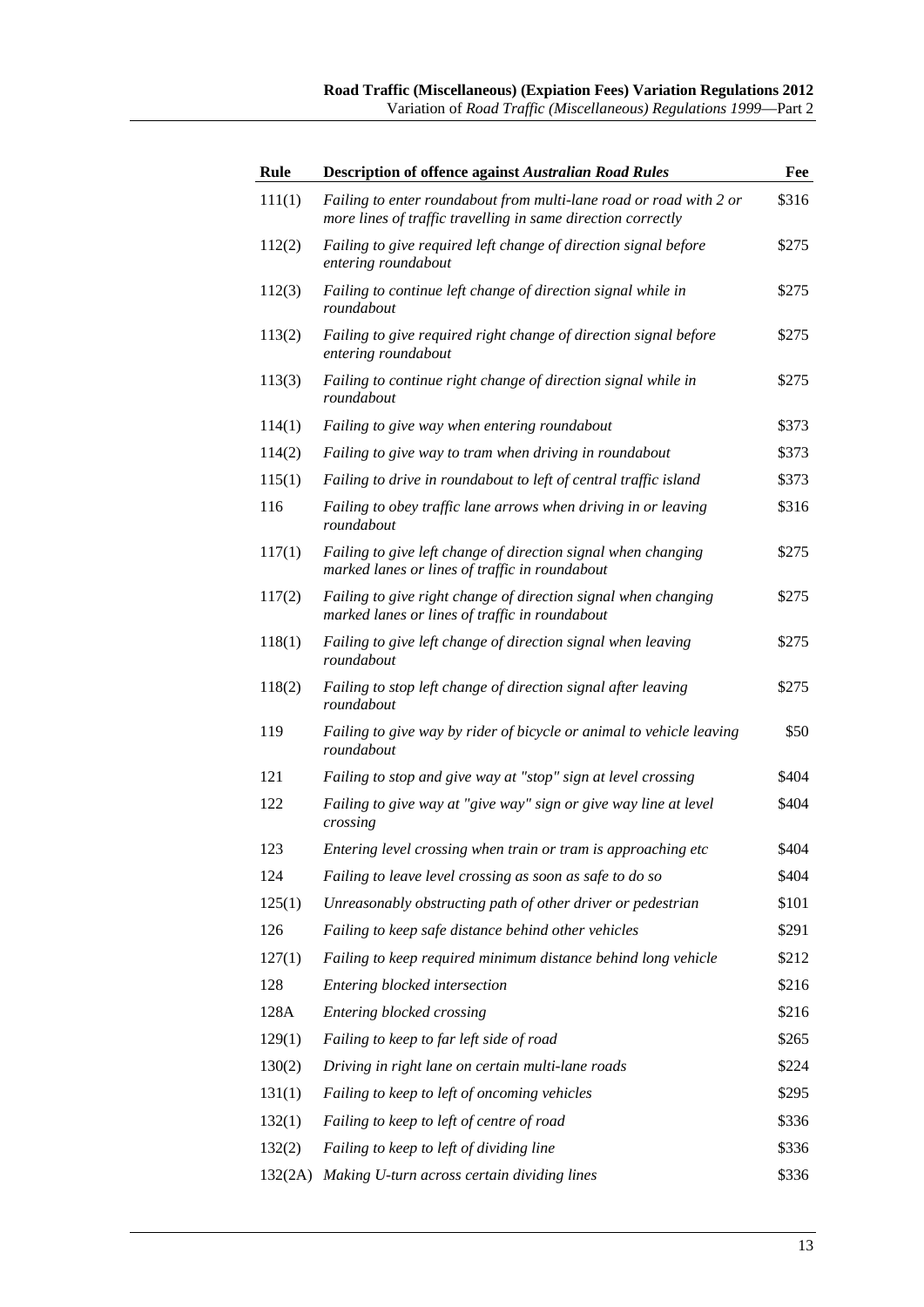| Rule   | <b>Description of offence against Australian Road Rules</b>                                                  | Fee   |
|--------|--------------------------------------------------------------------------------------------------------------|-------|
| 135(1) | Failing to keep to left of median strip                                                                      | \$280 |
| 136    | Driving in wrong direction on one-way service road                                                           | \$280 |
| 137(1) | Failing to keep off dividing strip                                                                           | \$212 |
| 138(1) | Failing to keep off painted island                                                                           | \$224 |
| 140    | Overtaking when not safe to do so                                                                            | \$265 |
| 141(1) | Driver overtaking to left of other vehicle                                                                   | \$291 |
| 141(2) | Bicycle rider overtaking to left of vehicle turning left                                                     | \$50  |
| 142(1) | Overtaking to right of vehicle turning right                                                                 | \$303 |
| 143(1) | Passing or overtaking to left of turning left vehicle displaying "do<br>not overtake turning vehicle" sign   | \$182 |
|        | 143(1A) Passing or overtaking to left of vehicle displaying "do not overtake<br>turning vehicle" sign        | \$182 |
| 143(2) | Passing or overtaking to right of turning right vehicle displaying<br>"do not overtake turning vehicle" sign | \$182 |
| 144    | Failing to keep safe distance when overtaking                                                                | \$265 |
| 145    | Increasing speed while being overtaken                                                                       | \$263 |
| 146(1) | Failing to drive within single marked lane                                                                   | \$224 |
| 146(2) | Failing to drive within single line of traffic                                                               | \$224 |
| 147    | Moving from one marked lane to another marked lane across<br>continuous line                                 | \$224 |
| 148(1) | Failing to give way when moving from one marked lane to another<br>marked lane                               | \$289 |
| 148(2) | Failing to give way when moving from one line of traffic to another<br>line of traffic                       | \$289 |
| 148A   | Failing to give way when diverging left or right within marked lane                                          | \$289 |
| 149    | Failing to give way when lines of traffic merge into single line of<br>traffic                               | \$289 |
| 150(1) | Driving on or across continuous white edge line                                                              | \$90  |
| 151(1) | Riding motor bike or bicycle alongside more than 1 other rider on<br>non multi-lane road                     | \$90  |
| 151(2) | Riding motor bike or bicycle alongside more than 1 other rider in<br>marked lane                             | \$90  |
| 151(4) | Riding motor bike or bicycle more than 1.5 metres from another<br>rider                                      | \$90  |
| 152(1) | Driving in marked lane to which overhead lane control device<br>applies-failing to comply with rule          | \$316 |
| 153(1) | Driving in bicycle lane                                                                                      | \$232 |
| 154(1) | Driving in bus lane                                                                                          | \$232 |
| 155(1) | Driving in tram lane                                                                                         | \$232 |
|        | 155A(1) Driving in tramway                                                                                   | \$232 |
| 156(1) | Driving in transit lane                                                                                      | \$232 |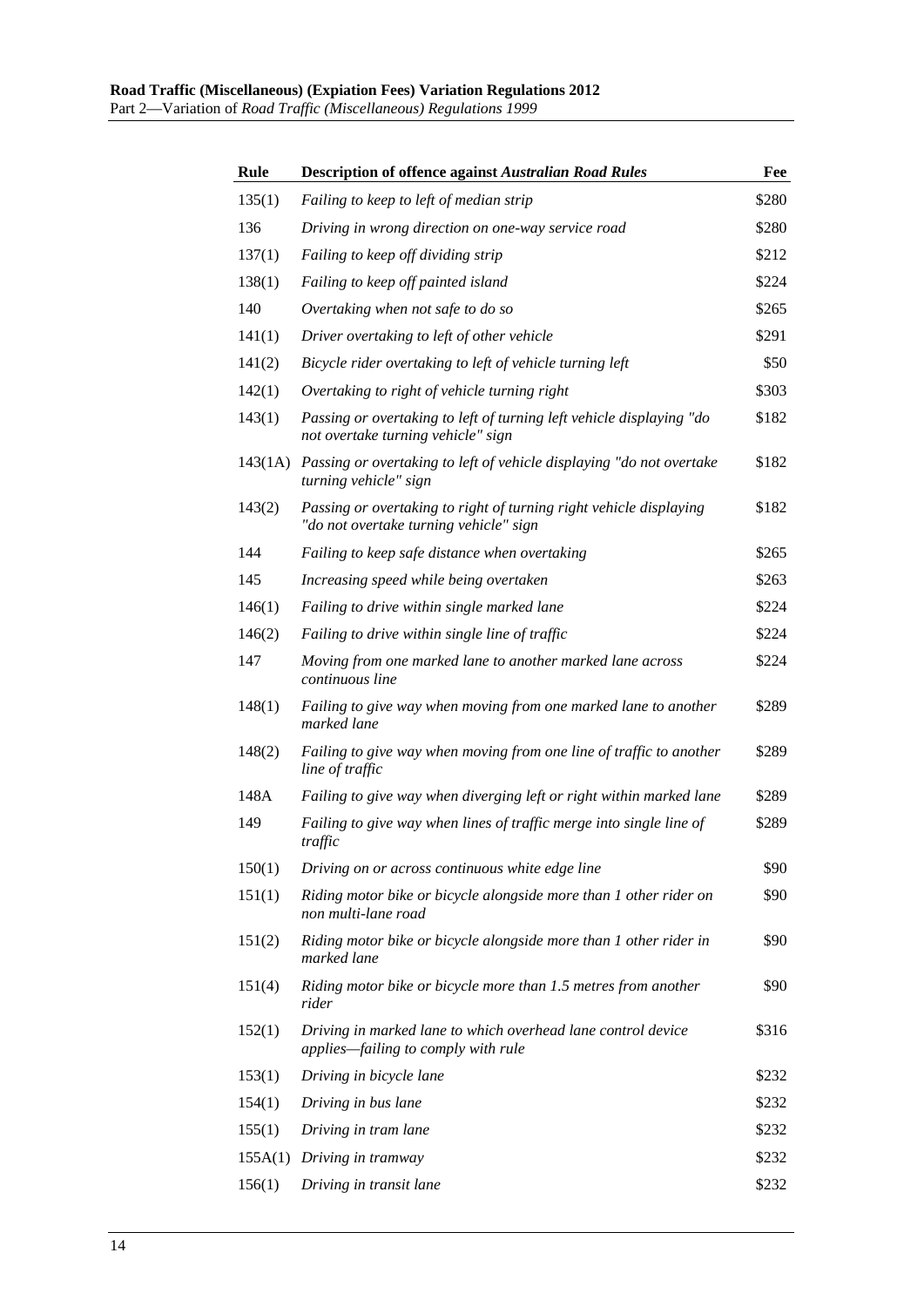| <b>Rule</b> | <b>Description of offence against Australian Road Rules</b>                            | Fee   |
|-------------|----------------------------------------------------------------------------------------|-------|
| 157(1)      | Driving in truck lane                                                                  | \$232 |
| 159(1)      | Driving in marked lane required to be used by particular kinds of<br>vehicles          | \$232 |
| 160(2)      | Passing or overtaking to right of tram not at or near far left side of<br>road         | \$291 |
| 160(3)      | Passing or overtaking left turning etc tram not at or near far left<br>side of road    | \$291 |
| 161(2)      | Passing or overtaking to left of tram at or near the left side of road                 | \$291 |
| 161(3)      | Passing or overtaking tram turning right or giving right change of<br>direction signal | \$291 |
| 162(1)      | Driving past safety zone                                                               | \$373 |
| 163(1)      | Driving past rear of stopped tram                                                      | \$373 |
| 164(1)      | Failing to give way to pedestrians crossing road near stopped tram                     | \$373 |
| 167         | Stopping where "no stopping" sign applies                                              | \$83  |
| 168(1)      | Stopping where "no parking" sign applies                                               | \$66  |
| 169         | Stopping on road with continuous yellow edge line                                      | \$83  |
| 170(1)      | Stopping in intersection                                                               | \$83  |
| 170(2)      | Stopping within 20 metres of intersection with traffic lights                          | \$83  |
| 170(3)      | Stopping within 10 metres of intersection without traffic lights                       | \$83  |
| 171(1)      | Stopping on or near children's crossing                                                | \$83  |
| 172(1)      | Stopping on or near pedestrian crossing (except at intersection)                       | \$83  |
| 173(1)      | Stopping on or near marked foot crossing (except at intersection)                      | \$83  |
| 174(2)      | Stopping at or near bicycle crossing lights (except at intersection)                   | \$83  |
| 175(1)      | Stopping on or near level crossing                                                     | \$83  |
| 176(1)      | Stopping on clearway                                                                   | \$232 |
| 177(1)      | Stopping on freeway                                                                    | \$232 |
| 178         | Stopping in emergency stopping lane                                                    | \$232 |
| 179(1)      | Stopping in loading zone                                                               | \$58  |
| 179(2)      | Stopping in loading zone—exceeding time in loading zone                                | \$58  |
| 180(1)      | Stopping in truck zone                                                                 | \$58  |
| 181(1)      | Stopping in works zone                                                                 | \$58  |
| 182(1)      | Stopping in taxi zone                                                                  | \$111 |
| 183(1)      | Stopping in bus zone                                                                   | \$111 |
| 184(1)      | Stopping in minibus zone                                                               | \$83  |
| 185(1)      | Stopping in permit zone                                                                | \$58  |
| 186(1)      | Stopping in mail zone                                                                  | \$58  |
| 187(1)      | Stopping in bus lane, transit lane or truck lane                                       | \$232 |
| 187(2)      | Stopping in bicycle lane                                                               | \$232 |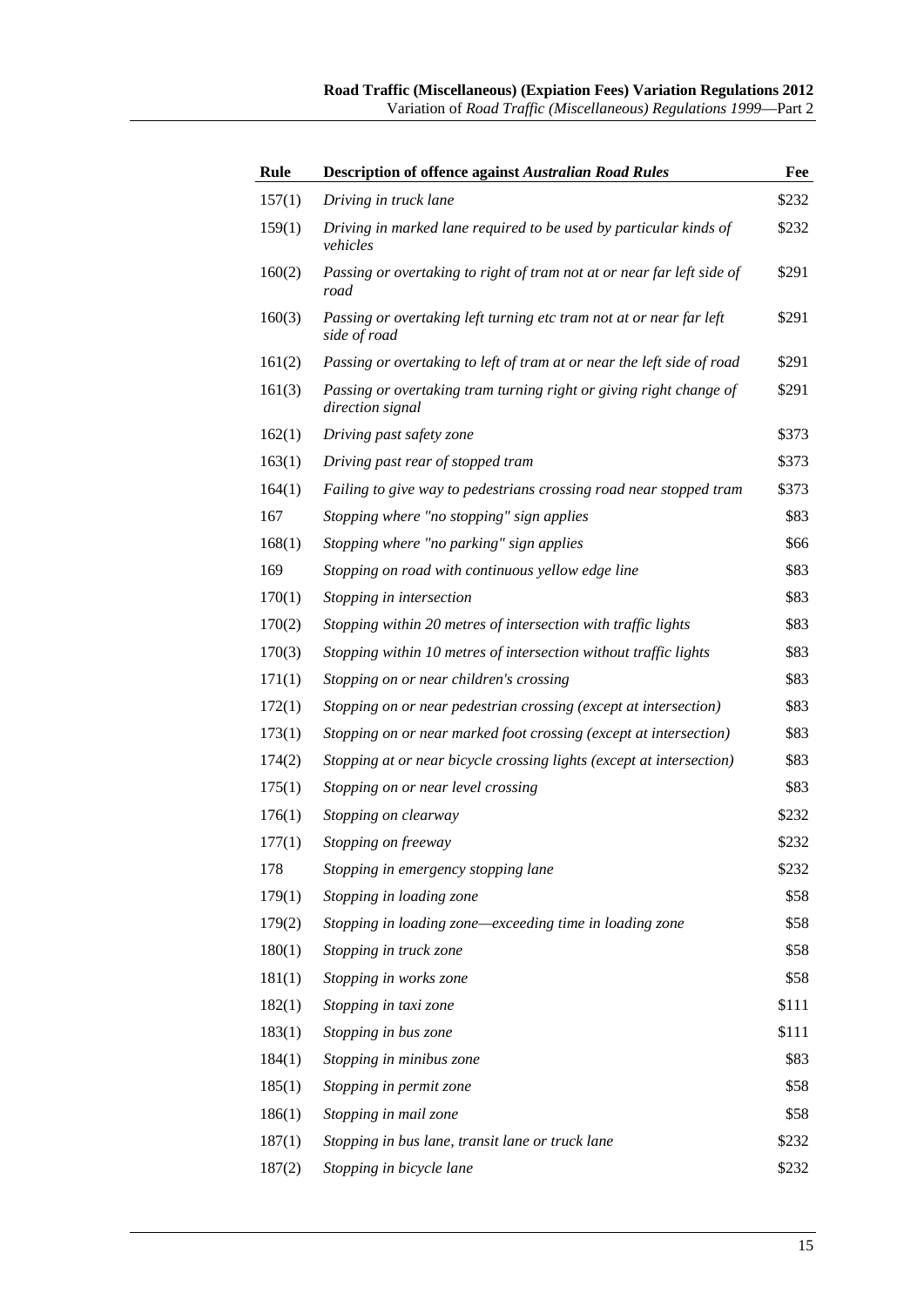| Rule    | <b>Description of offence against Australian Road Rules</b>                                                                           | Fee   |
|---------|---------------------------------------------------------------------------------------------------------------------------------------|-------|
| 187(3)  | Stopping in tram lane or tramway or on tram tracks                                                                                    | \$232 |
| 188     | Stopping in shared zone                                                                                                               | \$58  |
| 189(1)  | Double parking                                                                                                                        | \$83  |
| 190(1)  | Stopping in or near safety zone                                                                                                       | \$58  |
| 191     | Stopping near obstruction                                                                                                             | \$101 |
| 192(1)  | Stopping on bridge, causeway, ramp or similar structure                                                                               | \$83  |
| 192(2)  | Stopping in tunnel or underpass                                                                                                       | \$101 |
| 193(1)  | Stopping on crest or curve outside built-up area                                                                                      | \$101 |
| 194(1)  | Stopping near fire hydrant etc                                                                                                        | \$66  |
| 195(1)  | Stopping at or near bus stop                                                                                                          | \$83  |
| 196(1)  | Stopping at or near tram stop                                                                                                         | \$83  |
| 197(1)  | Stopping on path, dividing strip or nature strip                                                                                      | \$83  |
| 197(1A) | Stopping on painted island                                                                                                            | \$83  |
| 198(1)  | Obstructing access to and from footpath ramp etc                                                                                      | \$66  |
| 198(2)  | Obstructing access to and from driveway etc                                                                                           | \$66  |
| 199(1)  | Stopping near postbox                                                                                                                 | \$83  |
| 200(1)  | Stopping heavy or long vehicle on road outside built-up area except<br>on shoulder of road                                            | \$101 |
| 200(2)  | Stopping heavy or long vehicle on road in built-up area for longer<br>than permitted time                                             | \$101 |
| 201     | Stopping on road with "bicycle parking" sign                                                                                          | \$58  |
| 202     | Stopping on road with "motor bike parking" sign                                                                                       | \$58  |
| 203(1)  | Stopping in parking area for people with disabilities                                                                                 | \$320 |
| 203A    | Stopping in slip lane                                                                                                                 | \$83  |
| 205(1)  | Parking for longer than indicated where "permissive parking" sign<br>applies                                                          | \$44  |
| 207(2)  | Failing to pay fee etc for parking where fees payable                                                                                 | \$44  |
| 208(1)  | Failing to park on road (except in median strip parking area) in<br>accordance with rule-parallel parking                             | \$58  |
| 208A(1) | Failing to park in road-related area (except in median strip parking<br>area) in accordance with rule—parallel parking                | \$58  |
| 209(2)  | Failing to park in median strip parking area in accordance with<br>rule-parallel parking                                              | \$58  |
| 210(1)  | Failing to park in accordance with rule—angle parking                                                                                 | \$58  |
| 211(2)  | Parking where there are parking bays—failing to park vehicle<br>wholly within parking bay                                             | \$44  |
| 211(3)  | Parking where there are parking bays—failing to park long or wide<br>vehicle in minimum number of parking bays needed to park vehicle | \$44  |
| 212(1)  | Entering or leaving median strip parking area-contrary to sign                                                                        | \$101 |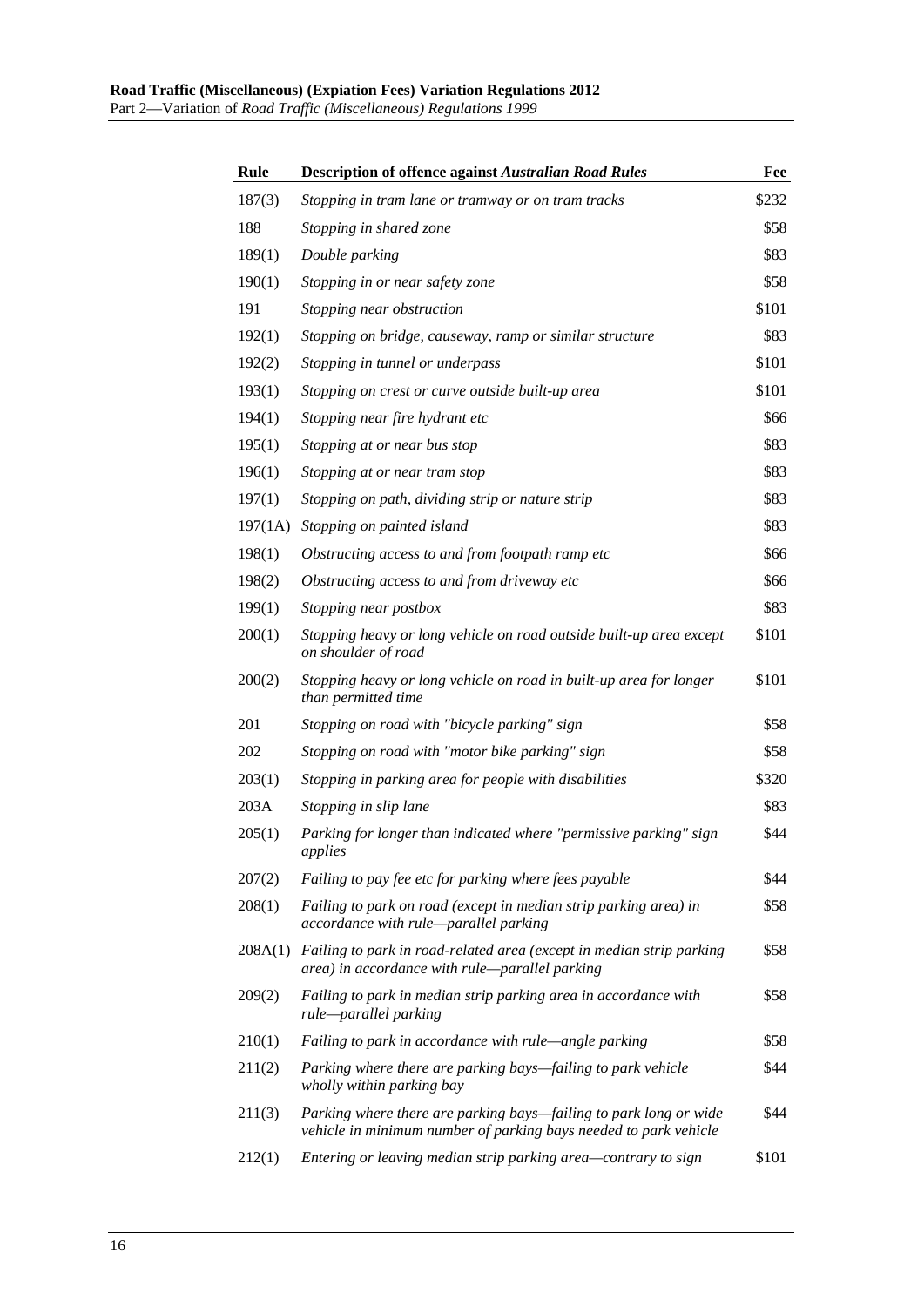| Rule    | <b>Description of offence against Australian Road Rules</b>                                               | Fee   |
|---------|-----------------------------------------------------------------------------------------------------------|-------|
| 212(2)  | Entering or leaving median strip parking area-failing to drive<br>forward                                 | \$101 |
| 215(1)  | Failing to use lights when driving at night or in hazardous weather<br>conditions                         | \$212 |
| 216(1)  | Failing to use lights when towing vehicle at night or in hazardous<br>weather conditions                  | \$121 |
| 217(1)  | Using fog lights when not driving in fog or other hazardous<br>weather conditions                         | \$212 |
| 218(1)  | Using headlights on high-beam                                                                             | \$212 |
| 219     | Using lights to dazzle other road users                                                                   | \$212 |
| 220(1)  | Stopping vehicle on road at night-failing to operate lights                                               | \$212 |
| 221(1)  | Using hazard warning lights                                                                               | \$112 |
| 223     | Riding animal-drawn vehicle at night or in hazardous weather<br>conditions-failing to operate lights      | \$50  |
| 224     | Using horn or similar warning device                                                                      | \$160 |
| 225(1)  | Driving vehicle with radar detector or similar device in or on<br>vehicle or trailer                      | \$373 |
| 225(2)  | Having possession of radar detector or similar device while<br>travelling in or on vehicle or trailer     | \$373 |
| 226(1)  | Driving heavy vehicle not equipped with portable warning triangles                                        | \$90  |
| 226(2)  | Failing to produce warning triangles on demand                                                            | \$90  |
| 227(2)  | Failing to use portable warning triangles-vehicle stopped on road                                         | \$90  |
| 227(3)  | Failing to use portable warning triangles—fallen load                                                     | \$90  |
| 228     | Pedestrian passing "no pedestrians" sign                                                                  | \$43  |
| 229     | Pedestrian on road to which "road access" sign applies                                                    | \$43  |
| 230(1)  | Failing to cross road in accordance with rule                                                             | \$43  |
| 231(1)  | Failing to cross road with pedestrian lights in accordance with rule                                      | \$43  |
| 232(1)  | Failing to cross road at traffic lights without pedestrian lights in<br>accordance with rule              | \$43  |
| 232(3)  | Failing to cross road at traffic lights while light turning yellow or<br>red in accordance with rule      | \$43  |
| 232(4)  | Crossing road at traffic lights—failing to remain in safety area                                          | \$43  |
| 233(1)  | Crossing road to get on tram—crossing before tram stops at tram<br>stop                                   | \$43  |
| 233(2)  | Crossing road from tram—failing to comply with rule                                                       | \$43  |
| 234(1)  | Crossing road near crossing for pedestrians                                                               | \$43  |
| 234(2)  | Pedestrian staying on road longer than necessary to cross road                                            | \$43  |
| 235(1)  | Crossing level crossing                                                                                   | \$43  |
| 235(2)  | Crossing level crossing while warning lights flashing etc                                                 | \$43  |
| 235(2A) | Failing to finish crossing level crossing in accordance with rule if<br>warning lights start flashing etc | \$43  |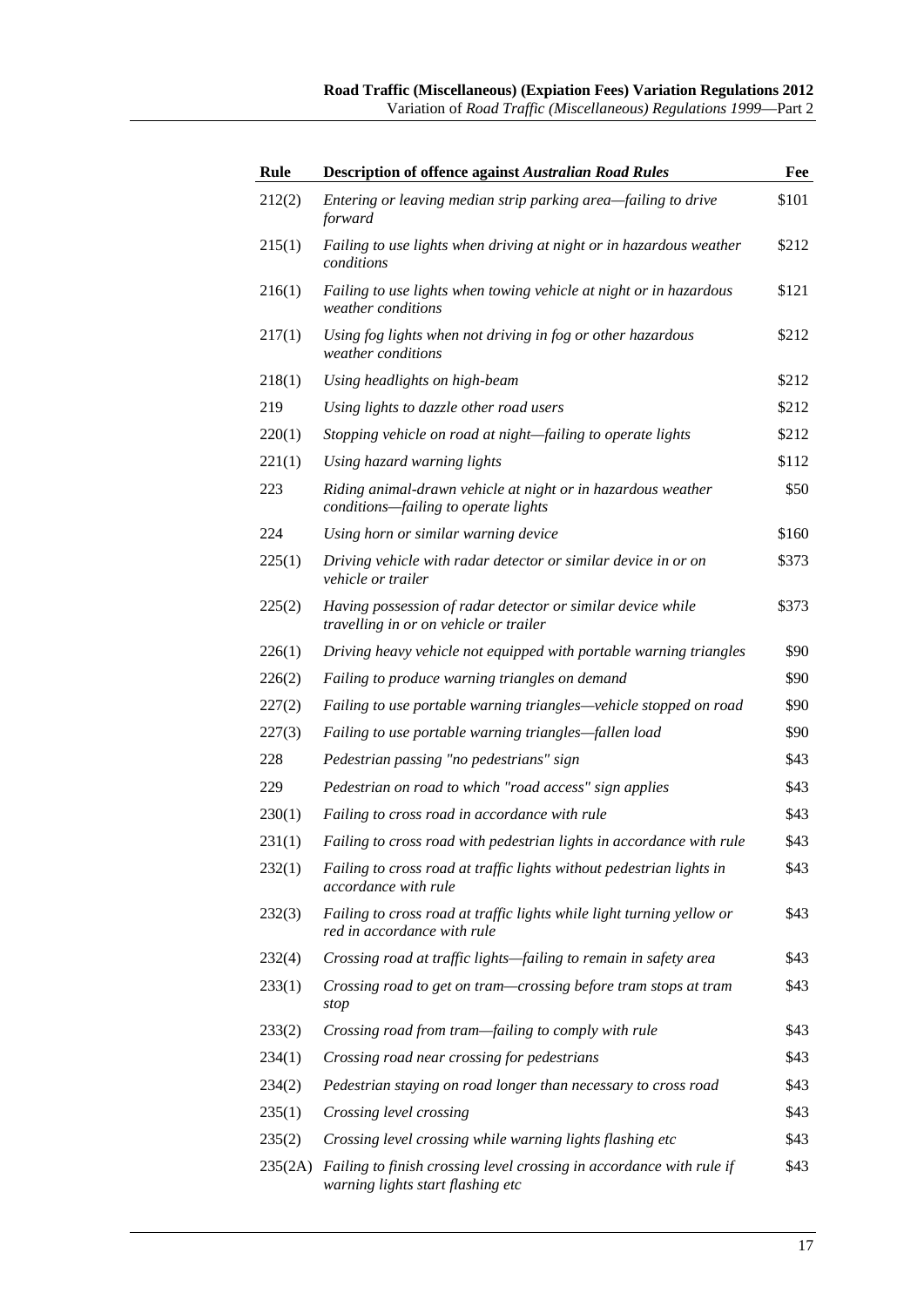| Rule    | <b>Description of offence against Australian Road Rules</b>                                                                   | Fee   |
|---------|-------------------------------------------------------------------------------------------------------------------------------|-------|
| 235A(2) | Crossing pedestrian level crossing while there is a red pedestrian<br>light                                                   | \$43  |
| 235A(3) | Failing to finish crossing pedestrian level crossing in accordance<br>with rule if red pedestrian light appears               | \$43  |
| 236(1)  | Pedestrian causing traffic hazard                                                                                             | \$43  |
| 236(2)  | Pedestrian causing obstruction                                                                                                | \$43  |
| 237(1)  | Getting on or into moving vehicle                                                                                             | \$159 |
| 238(1)  | Pedestrian travelling along road-failing to use footpath                                                                      | \$43  |
| 238(2)  | Pedestrian travelling along road—failing to keep to side or face<br>approaching traffic or walking abreast                    | \$43  |
| 239(1)  | Pedestrian on bicycle path or separated footpath                                                                              | \$43  |
| 239(3)  | Pedestrian on bicycle path or separated footpath-failing to keep<br>out of path of bicycle etc                                | \$43  |
| 239A    | Travelling in or on wheeled recreational device or wheeled toy past<br>"no wheeled recreational devices or toys" sign         | \$50  |
| 240(1)  | Travelling in or on wheeled recreational device or wheeled toy on<br>certain types of roads                                   | \$50  |
| 240(2)  | Travelling in or on wheeled recreational device on declared roads<br>or at night or during certain times                      | \$50  |
| 240(3)  | Travelling in or on wheeled toy on declared roads or during certain<br>times                                                  | \$50  |
| 241(1)  | Travelling in or on wheeled recreational device or wheeled toy on<br>road-failing to keep to left or travelling abreast       | \$50  |
| 242(1)  | Travelling in or on wheeled recreational device or wheeled toy on<br>footpath or shared path—failing to keep left or give way | \$50  |
| 243(1)  | Travelling on rollerblades etc on bicycle path or separated footpath                                                          | \$50  |
| 243(2)  | Travelling on rollerblades etc on bicycle path etc—failing to keep<br>out of path of bicycle                                  | \$50  |
| 244(1)  | Travelling in or on wheeled recreational device or wheeled toy that<br>is being towed by vehicle                              | \$50  |
| 244(2)  | Travelling in or on wheeled recreational device or wheeled toy<br>while holding onto moving vehicle                           | \$90  |
| 244(3)  | Travelling in or on wheeled recreational device or wheeled toy too<br>close to rear of moving motor vehicle                   | \$50  |
| 244B    | Travelling on motorised scooter-failing to wear bicycle helmet                                                                | \$90  |
| 244C    | Travelling on motorised scooter on road or road-related area                                                                  | \$90  |
| 245     | Riding bicycle not in accordance with rule                                                                                    | \$50  |
| 246(1)  | Carrying on bicycle more persons than bicycle designed to carry                                                               | \$50  |
| 246(2)  | Passenger on bicycle—passenger failing to sit in passenger seat                                                               | \$50  |
| 246(3)  | Riding bicycle with passenger not sitting in passenger seat                                                                   | \$50  |
| 247(1)  | Failing to ride in bicycle lane on road                                                                                       | \$50  |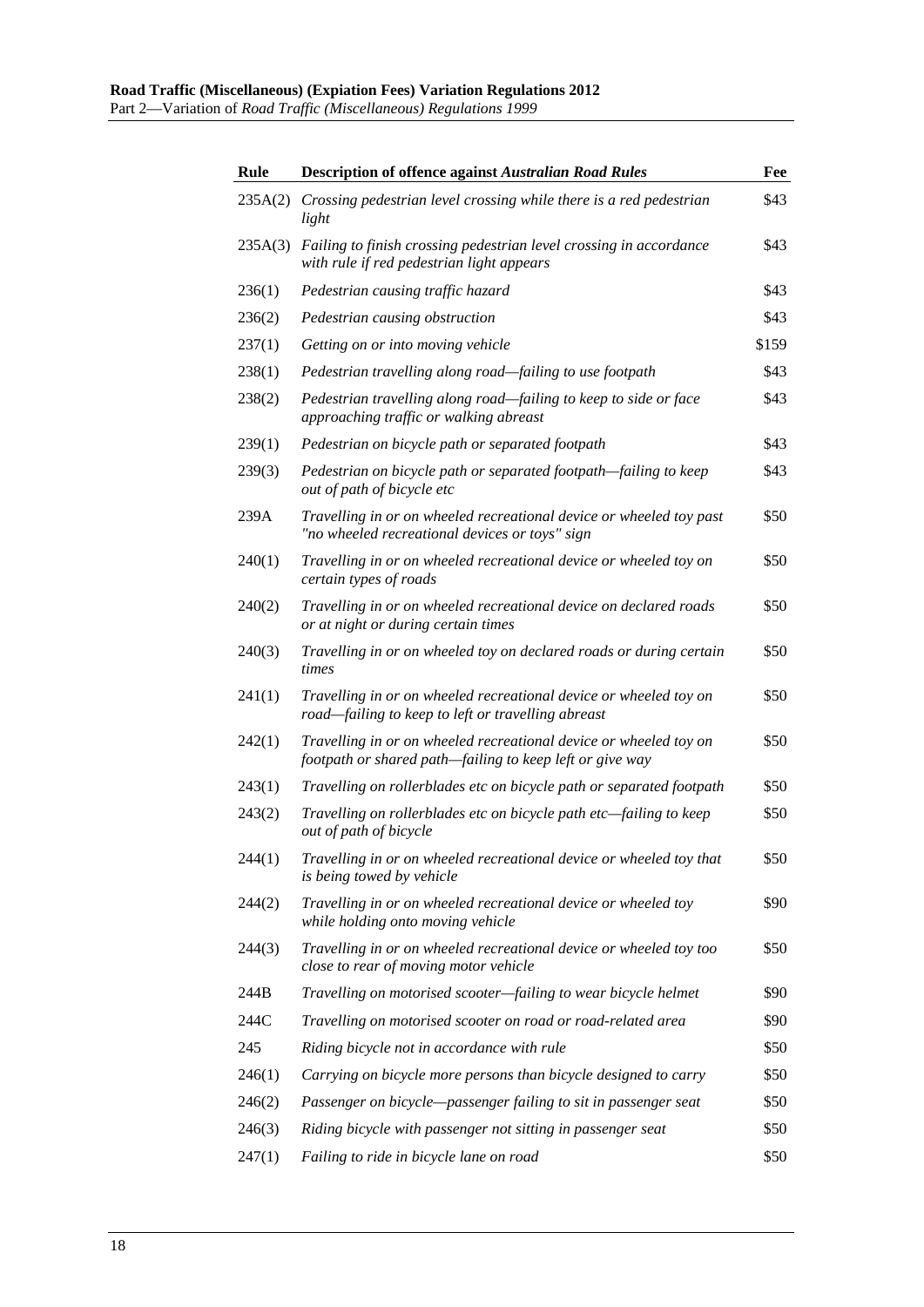| Rule    | <b>Description of offence against Australian Road Rules</b>                                                                                                   | Fee   |
|---------|---------------------------------------------------------------------------------------------------------------------------------------------------------------|-------|
| 247A(1) | Bicycle rider failing to enter bicycle storage area correctly at<br>intersection with red traffic light or arrow                                              | \$50  |
| 247B(1) | Bicycle rider failing to give way when entering bicycle storage area                                                                                          | \$50  |
| 247B(2) | Bicycle rider in bicycle storage area on multi-lane road failing to<br>give way to motor vehicles in certain lanes when traffic lights are<br>green or yellow | \$50  |
| 248(1)  | Riding bicycle across road on children's crossing or pedestrian<br>crossing                                                                                   | \$50  |
| 248(2)  | Riding bicycle across road on marked foot crossing                                                                                                            | \$50  |
| 249     | Riding bicycle on separated footpath                                                                                                                          | \$50  |
| 250(1)  | Riding bicycle on footpath if prohibited by another law                                                                                                       | \$43  |
| 250(2)  | Riding bicycle on footpath or shared path-failing to keep to left or<br>give way                                                                              | \$50  |
| 251     | Riding bicycle on bicycle path etc-failing to keep to left of<br>oncoming bicycle riders on path                                                              | \$50  |
| 252(1)  | Riding bicycle where "no bicycles" sign or no bicycles road<br>marking applies                                                                                | \$50  |
| 253     | Bicycle rider causing traffic hazard                                                                                                                          | \$50  |
| 254(1)  | Bicycle being towed—riding towed bicycle                                                                                                                      | \$50  |
| 254(2)  | Bicycle rider holding onto moving vehicle                                                                                                                     | \$90  |
| 255     | Riding bicycle too close to rear of motor vehicle                                                                                                             | \$50  |
| 256(1)  | Riding bicycle—rider failing to wear bicycle helmet                                                                                                           | \$90  |
| 256(2)  | Passenger on bicycle-passenger failing to wear bicycle helmet                                                                                                 | \$90  |
| 256(3)  | Riding bicycle with passenger not wearing bicycle helmet                                                                                                      | \$90  |
| 257(1)  | Riding with person on bicycle trailer                                                                                                                         | \$50  |
| 258     | Riding bicycle not equipped with brake or warning device                                                                                                      | \$50  |
| 259     | Riding bicycle at night or in hazardous weather conditions without<br>displaying lights etc                                                                   | \$50  |
| 260(1)  | Failing to stop bicycle for red bicycle crossing light                                                                                                        | \$50  |
| 260(2)  | Proceeding after stopping for red bicycle crossing light-<br>proceeding before light changes etc                                                              | \$50  |
| 261(1)  | Failing to stop bicycle for yellow bicycle crossing light                                                                                                     | \$50  |
| 262(1)  | Bicycle rider proceeding when bicycle crossing lights change-<br>failing to cross in accordance with rule                                                     | \$50  |
| 264(1)  | Failing to wear seatbelt—driver                                                                                                                               | \$315 |
| 265(1)  | Failing to wear seatbelt, and be seated, in accordance with rule-<br>passenger 16 years old, or older                                                         | \$315 |
| 265(3)  | Failing to ensure passengers 16 years old or older are wearing<br>seatbelts, and are seated, in accordance with rule-                                         |       |
|         | failure in relation to 1 such passenger                                                                                                                       | \$315 |
|         | failure in relation to more than 1 such passenger                                                                                                             | \$373 |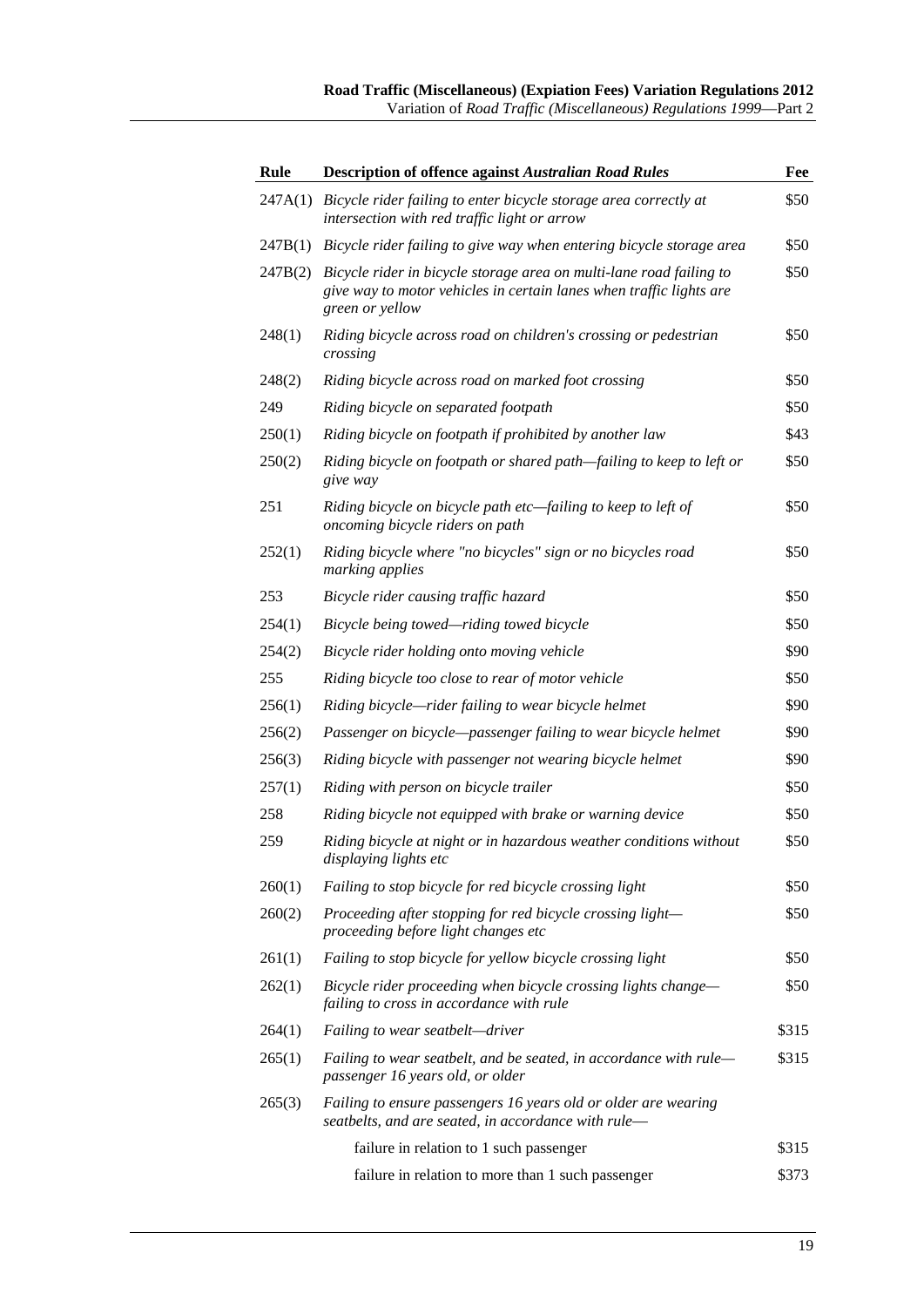| <b>Rule</b> | <b>Description of offence against Australian Road Rules</b>                                                                                       | Fee   |
|-------------|---------------------------------------------------------------------------------------------------------------------------------------------------|-------|
| 266(1)      | Failing to ensure passengers under 16 years old are restrained and<br>seated in accordance with rule-                                             |       |
|             | failure in relation to 1 such passenger                                                                                                           | \$315 |
|             | failure in relation to more than 1 such passenger                                                                                                 | \$373 |
| 268(1)      | Travelling in or on part of motor vehicle not designed primarily for<br>carriage of passengers or goods                                           | \$315 |
| 268(2)      | Travelling in or on part of motor vehicle designed primarily for<br>carriage of goods unless enclosed and seatbelts fitted                        | \$315 |
| 268(3)      | Travelling in or on motor vehicle with part of body outside window<br>or door                                                                     | \$160 |
| 268(4)      | Driving motor vehicle with part of passenger's body outside<br>window or door                                                                     | \$160 |
| 268(4A)     | Driving motor vehicle with passenger in or on part of vehicle not<br>designed primarily for carriage of passengers or goods                       | \$315 |
| 268(4B)     | Driving motor vehicle with passenger in or on part of vehicle<br>designed primarily for carriage of goods unless enclosed and<br>seatbelts fitted | \$315 |
| 269(1)      | Getting off or out of moving vehicle                                                                                                              | \$159 |
| 269(3)      | Creating hazard by opening door of vehicle, leaving door open etc                                                                                 | \$160 |
| 269(4)      | Driving bus while doors not closed                                                                                                                | \$291 |
| 270(1)      | Riding motor bike without wearing helmet or with passenger not<br>wearing helmet                                                                  | \$244 |
| 270(2)      | Passenger on motor bike failing to wear helmet                                                                                                    | \$244 |
| 271(1)      | Riding on motor bike—rider failing to ride in correct position                                                                                    | \$116 |
| 271(2)      | Riding on motor bike-passenger failing to ride in correct position                                                                                | \$116 |
| 271(3)      | Riding on motor bike—rider riding with passenger not riding<br>correctly                                                                          | \$116 |
| 271(4)      | Riding on motor bike-riding with more than 1 passenger<br>(excluding passenger in sidecar or on seat other than pillion seat)                     | \$116 |
| 271(5)      | Riding on motor bike—riding with more than permitted number of<br>passengers in sidecar or on seat                                                | \$116 |
| 271(5A)     | Riding on motor bike—riding with passenger under 8 years old not<br>in sidecar                                                                    | \$116 |
| 271(5B)     | Riding on motor bike-passenger in sidecar failing to be seated<br>safely                                                                          | \$116 |
| 271(5C)     | Riding on motor bike-riding with passenger in sidecar not seated<br>safely                                                                        | \$116 |
| 272         | Passenger interfering with driver's control of vehicle etc                                                                                        | \$291 |
| 274         | Failing to stop for red T light-tram driver                                                                                                       | \$404 |
| 275         | Failing to stop for yellow T light-tram driver                                                                                                    | \$404 |
| 277         | Proceeding after stopping for a red or yellow T light-tram driver                                                                                 | \$404 |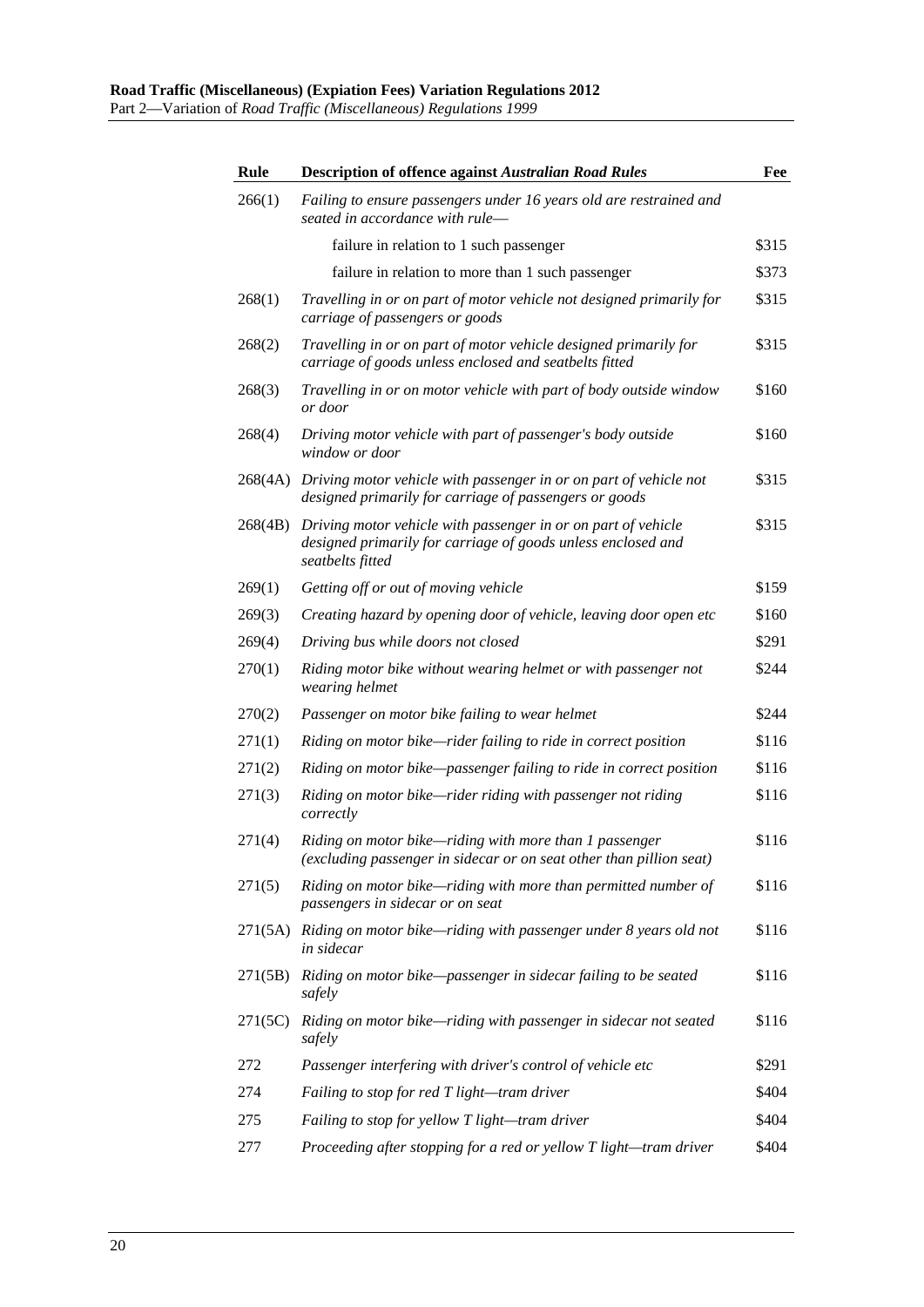| <b>Rule</b> | <b>Description of offence against Australian Road Rules</b>                                                                         | Fee   |
|-------------|-------------------------------------------------------------------------------------------------------------------------------------|-------|
| 279(2)      | Proceeding when white T light or white traffic arrow no longer<br>showing—tram driver proceeding before entering intersection       | \$404 |
| 279(3)      | Proceeding when white T light or white traffic arrow no longer<br>showing—tram driver failing to leave intersection                 | \$404 |
| 281         | Failing to stop for red B light-bus driver                                                                                          | \$404 |
| 282         | Failing to stop for yellow B light-bus driver                                                                                       | \$404 |
| 284         | Proceeding after stopping for red or yellow B light-bus driver                                                                      | \$404 |
| 286(2)      | Proceeding when white B light or white traffic arrow no longer<br>showing-bus driver proceeding before entering intersection        | \$404 |
| 286(3)      | Proceeding when white B light or white traffic arrow no longer<br>showing—bus driver failing to leave intersection                  | \$404 |
| 288(1)      | Driving on path                                                                                                                     | \$216 |
| 288(4)      | Driving on path—failing to give way                                                                                                 | \$212 |
| 289(1)      | Driving on nature strip                                                                                                             | \$212 |
| 289(2)      | Driving on nature strip-failing to give way                                                                                         | \$212 |
| 290         | Driving on traffic island                                                                                                           | \$212 |
| 291         | Making unnecessary noise or smoke while starting or driving                                                                         | \$181 |
| 292         | Driving or towing vehicle carrying insecure or overhanging load                                                                     | \$309 |
| 293(2)      | Failing to remove from road things fallen from vehicle while<br>driving                                                             | \$202 |
| 294(1)      | Towing vehicle without keeping control of vehicle being towed                                                                       | \$121 |
| 294(2)      | Towing trailer without keeping control of trailer                                                                                   | \$121 |
| 295(1)      | Motor vehicle towing another vehicle with towline not in<br>accordance with rule                                                    | \$121 |
| 296(1)      | Reversing vehicle when not safe to do so                                                                                            | \$373 |
| 296(2)      | Reversing vehicle further than reasonably necessary                                                                                 | \$224 |
| 297(1)      | Driving vehicle without having proper control of vehicle                                                                            | \$160 |
|             | 297(1A) Driving vehicle with person or animal in lap                                                                                | \$160 |
| 297(2)      | Driving motor vehicle without clear view of road etc                                                                                | \$160 |
| 297(3)      | Riding motor bike with animal between rider and handle bars or in<br>other position that interferes with control of motor bike, etc | \$160 |
| 298         | Driving motor vehicle towing trailer with person in trailer                                                                         | \$210 |
| 299(1)      | Driving motor vehicle with TV or VDU in operation in vehicle                                                                        | \$90  |
| 300(1)      | Using mobile phone while driving vehicle                                                                                            | \$291 |
| 301(1)      | Driver of motor vehicle leading animal                                                                                              | \$90  |
| 301(2)      | Passenger in or on motor vehicle leading animal                                                                                     | \$90  |
| 301(3)      | Rider of bicycle leading animal                                                                                                     | \$50  |
| 302         | Rider of animal on footpath or nature strip failing to give way to<br>pedestrian                                                    | \$50  |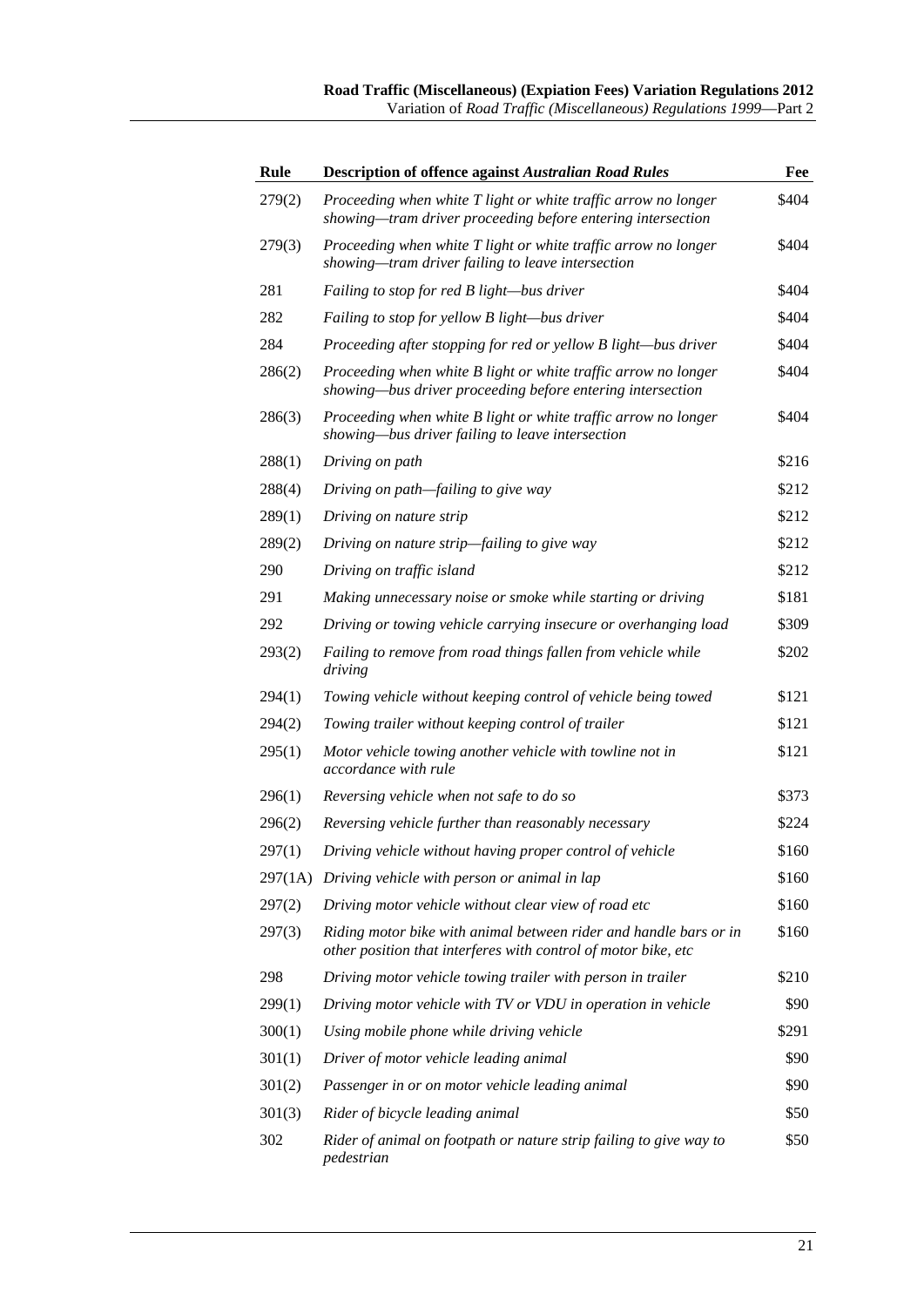| Rule              | <b>Description of offence against Australian Road Rules</b>                                                            | Fee   |
|-------------------|------------------------------------------------------------------------------------------------------------------------|-------|
| 303(1)            | Riding animal alongside more than 1 other rider on non multi-lane<br>road                                              | \$50  |
| 303(2)            | Riding animal alongside another rider in marked lane                                                                   | \$50  |
| 303(4)            | Riding animal alongside another rider more than 1.5 metres from<br>other rider                                         | \$50  |
| 304(1)            | Failing to obey direction of police officer or authorised person                                                       | \$254 |
|                   | Part 4—Offences against the Road Traffic (Heavy                                                                        |       |
|                   | <b>Vehicle Driver Fatigue) Regulations 2008</b>                                                                        |       |
| <b>Regulation</b> | <b>Description of offence against Road Traffic (Heavy</b><br><b>Vehicle Driver Fatigue) Regulations 2008</b>           | Fee   |
| 8(4)              | Failing to comply with regulation $8(4)$ —Additional duty of<br>employers and prime contractors                        |       |
|                   | if the employer or prime contractor is a natural<br>person                                                             | \$624 |
|                   | if the employer or prime contractor is a body<br>corporate                                                             | \$794 |
| 8(5)              | Failing to comply with regulation $8(5)$ —Additional duty of<br>operators                                              |       |
|                   | if the operator is a natural person                                                                                    | \$624 |
|                   | if the operator is a body corporate                                                                                    | \$794 |
| 9(3)              | Failing to comply with regulation $9(3)$ —Additional duty of<br>schedulers                                             |       |
|                   | if the scheduler is a natural person                                                                                   | \$624 |
|                   | if the scheduler is a body corporate                                                                                   | \$794 |
| 10(3)             | Failing to comply with regulation $10(3)$ —Additional duty of<br>consignors and consignees                             |       |
|                   | if the consignor or consignee is a natural person                                                                      | \$624 |
|                   | if the consignor or consignee is a body corporate                                                                      | \$794 |
| 11(3)             | Failing to comply with regulation $11(3)$ —Additional duty of<br>loading managers                                      |       |
|                   | if the loading manager is a natural person                                                                             | \$624 |
|                   | if the loading manager is a body corporate                                                                             | \$794 |
| 16(3)             | Failing to comply with regulation $16(3)$ —standard hours—<br>solo drivers                                             |       |
|                   | minor risk offence—                                                                                                    |       |
|                   | for failing to have the minimum required rest<br>time (the required period of rest time being<br>not more than 1 hour) | \$280 |
|                   | in any other case                                                                                                      | \$339 |

• substantial risk offence \$624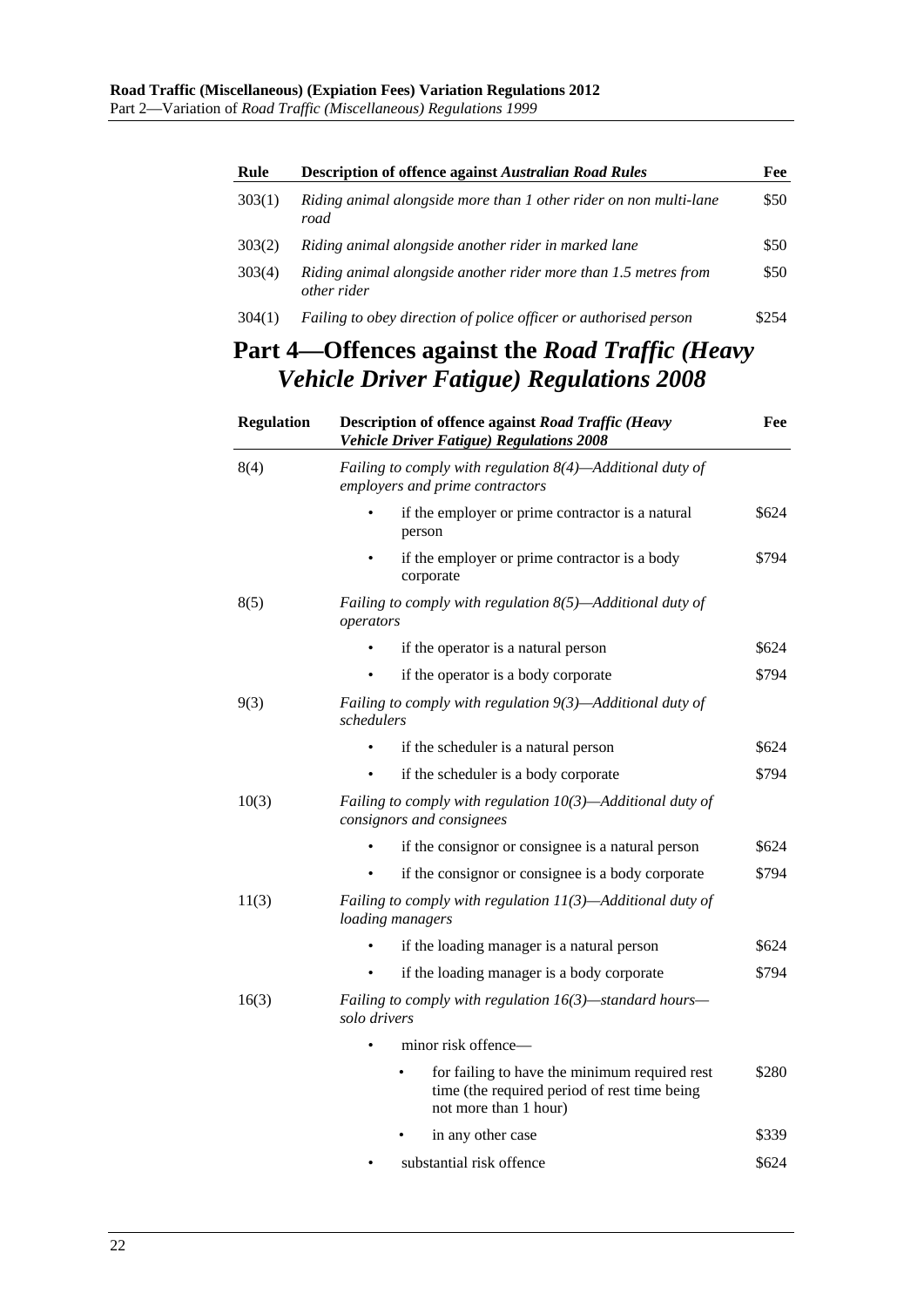| <b>Regulation</b> | <b>Description of offence against Road Traffic (Heavy</b><br><b>Vehicle Driver Fatigue) Regulations 2008</b>            | Fee   |
|-------------------|-------------------------------------------------------------------------------------------------------------------------|-------|
| 16(5)             | Failing to ensure driver does not contravene<br>regulation $16(3)$                                                      |       |
|                   | minor risk offence—                                                                                                     |       |
|                   | for failing to have the minimum required rest<br>time (the required period of rest time being<br>not more than 1 hour)— |       |
|                   | if the party in the chain of responsibility<br>is a natural person                                                      | \$280 |
|                   | if the party in the chain of responsibility<br>is a body corporate                                                      | \$339 |
|                   | in any other case—                                                                                                      |       |
|                   | if the party in the chain of responsibility<br>is a natural person                                                      | \$339 |
|                   | if the party in the chain of responsibility<br>is a body corporate                                                      | \$452 |
|                   | substantial risk offence—                                                                                               |       |
|                   | if the party in the chain of responsibility is a<br>natural person                                                      | \$624 |
|                   | if the party in the chain of responsibility is a<br>body corporate                                                      | \$794 |
| 17(3)             | Failing to comply with regulation $17(3)$ —standard hours—<br>solo drivers (buses)                                      |       |
|                   | minor risk offence-                                                                                                     |       |
|                   | for failing to have the minimum required rest<br>time (the required period of rest time being<br>not more than 1 hour)  | \$280 |
|                   | in any other case                                                                                                       | \$339 |
|                   | substantial risk offence                                                                                                | \$624 |
| 17(5)             | Failing to ensure driver does not contravene<br>regulation $17(3)$                                                      |       |
|                   | minor risk offence—                                                                                                     |       |
|                   | for failing to have the minimum required rest<br>time (the required period of rest time being<br>not more than 1 hour)— |       |
|                   | if the party in the chain of responsibility<br>is a natural person                                                      | \$280 |
|                   | if the party in the chain of responsibility<br>is a body corporate                                                      | \$339 |
|                   | in any other case—                                                                                                      |       |
|                   | if the party in the chain of responsibility<br>is a natural person                                                      | \$339 |
|                   | if the party in the chain of responsibility<br>is a body corporate                                                      | \$452 |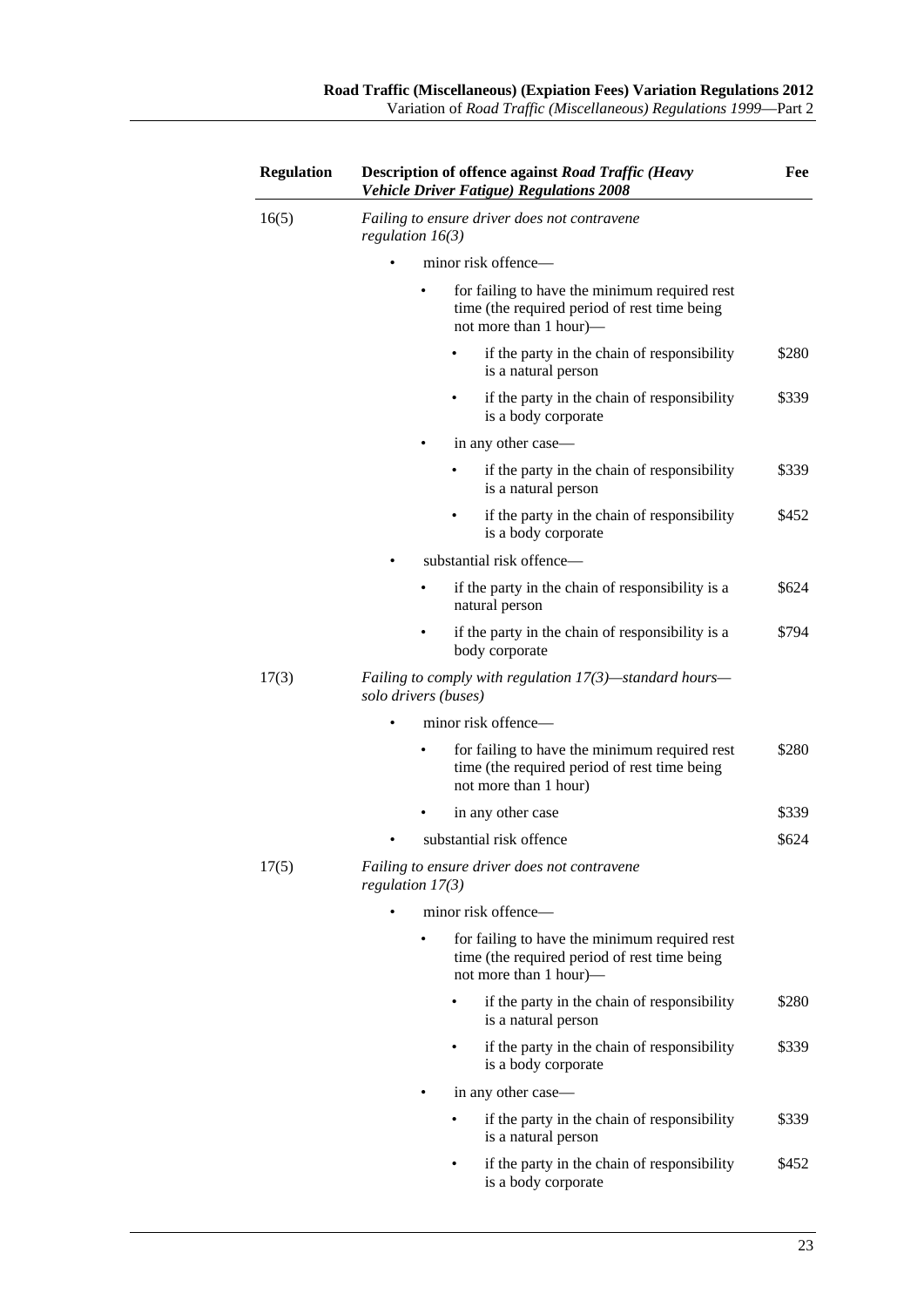| <b>Regulation</b> | <b>Description of offence against Road Traffic (Heavy</b><br><b>Vehicle Driver Fatigue) Regulations 2008</b>            | Fee   |
|-------------------|-------------------------------------------------------------------------------------------------------------------------|-------|
|                   | substantial risk offence—                                                                                               |       |
|                   | if the party in the chain of responsibility is a<br>natural person                                                      | \$624 |
|                   | if the party in the chain of responsibility is a<br>body corporate                                                      | \$794 |
| 19(3)             | Failing to comply with regulation 19(3)—standard hours—<br>two-up drivers                                               |       |
|                   | minor risk offence—                                                                                                     |       |
|                   | for failing to have the minimum required rest<br>time (the required period of rest time being<br>not more than 1 hour)  | \$280 |
|                   | in any other case                                                                                                       | \$339 |
|                   | substantial risk offence                                                                                                | \$624 |
| 19(6)             | Failing to ensure driver does not contravene<br>regulation $19(3)$                                                      |       |
|                   | minor risk offence—                                                                                                     |       |
|                   | for failing to have the minimum required rest<br>time (the required period of rest time being<br>not more than 1 hour)— |       |
|                   | if the party in the chain of responsibility<br>is a natural person                                                      | \$280 |
|                   | if the party in the chain of responsibility<br>is a body corporate                                                      | \$339 |
|                   | in any other case—                                                                                                      |       |
|                   | if the party in the chain of responsibility<br>is a natural person                                                      | \$339 |
|                   | if the party in the chain of responsibility<br>is a body corporate                                                      | \$452 |
|                   | substantial risk offence-                                                                                               |       |
|                   | if the party in the chain of responsibility is a<br>natural person                                                      | \$624 |
|                   | if the party in the chain of responsibility is a<br>body corporate                                                      | \$794 |
| 21(3)             | Failing to comply with regulation $21(3)$ —solo drivers<br>working under BFM accreditation                              |       |
|                   | minor risk offence—                                                                                                     |       |
|                   | for failing to have the minimum required rest<br>time (the required period of rest time being<br>not more than 1 hour)  | \$280 |
|                   | in any other case                                                                                                       | \$339 |
|                   | substantial risk offence                                                                                                | \$624 |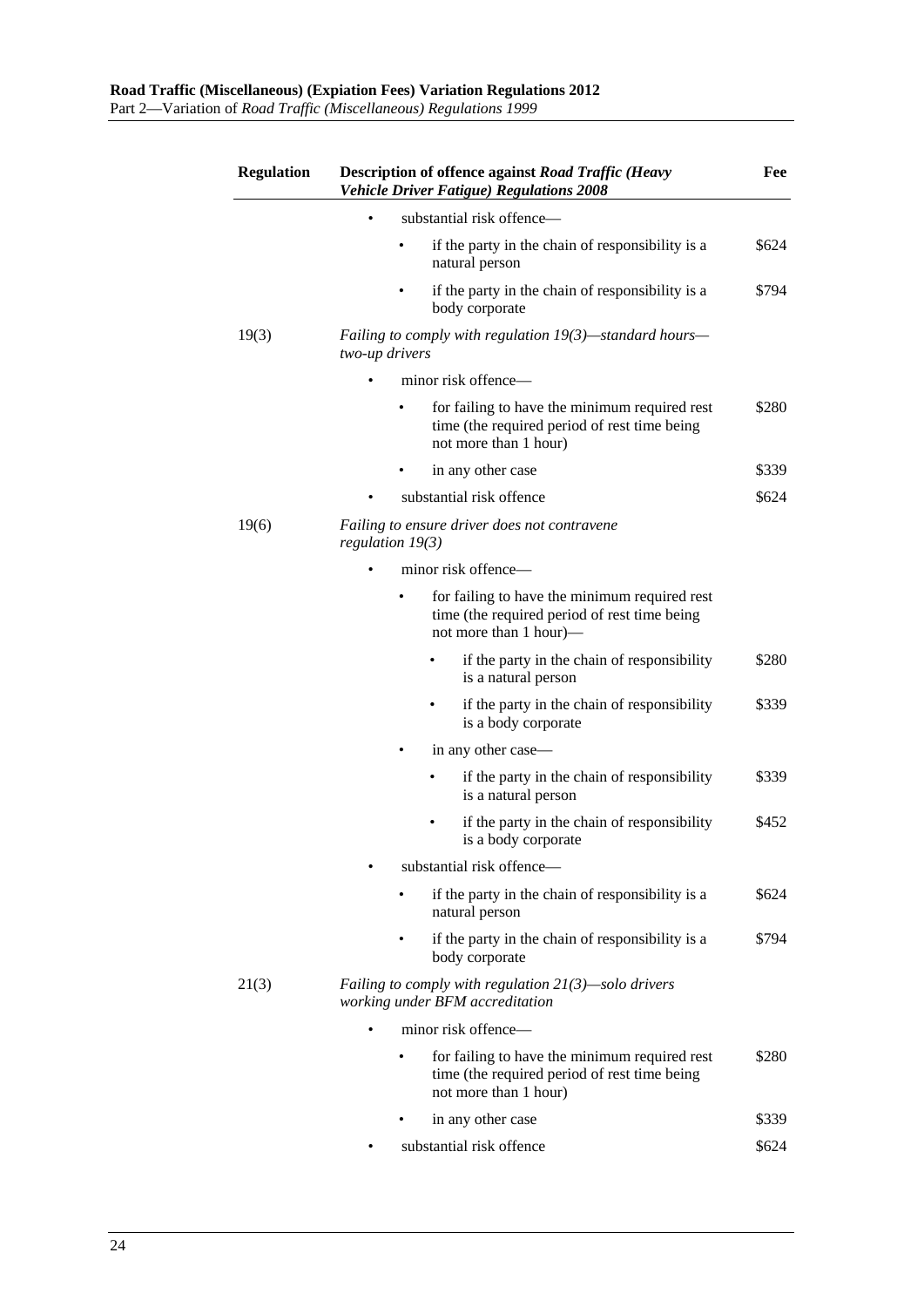| <b>Regulation</b> | Description of offence against Road Traffic (Heavy<br><b>Vehicle Driver Fatigue) Regulations 2008</b>                   | Fee   |
|-------------------|-------------------------------------------------------------------------------------------------------------------------|-------|
| 21(5)             | Failing to ensure driver does not contravene<br>regulation $21(3)$                                                      |       |
|                   | minor risk offence—                                                                                                     |       |
|                   | for failing to have the minimum required rest<br>time (the required period of rest time being<br>not more than 1 hour)— |       |
|                   | if the party in the chain of responsibility<br>is a natural person                                                      | \$280 |
|                   | if the party in the chain of responsibility<br>is a body corporate                                                      | \$339 |
|                   | in any other case—                                                                                                      |       |
|                   | if the party in the chain of responsibility<br>is a natural person                                                      | \$339 |
|                   | if the party in the chain of responsibility<br>is a body corporate                                                      | \$452 |
|                   | substantial risk offence-                                                                                               |       |
|                   | if the party in the chain of responsibility is a<br>natural person                                                      | \$624 |
|                   | if the party in the chain of responsibility is a<br>body corporate                                                      | \$794 |
| 23(3)             | <i>Failing to comply with regulation <math>23(3)</math>—two-up drivers</i><br>working under BFM accreditation           |       |
|                   | minor risk offence—                                                                                                     |       |
|                   | for failing to have the minimum required rest<br>time (the required period of rest time being<br>not more than 1 hour)  | \$280 |
|                   | in any other case                                                                                                       | \$339 |
|                   | substantial risk offence                                                                                                | \$624 |
| 23(5)             | Failing to ensure driver does not contravene<br>regulation $23(3)$ —                                                    |       |
|                   | minor risk offence-                                                                                                     |       |
|                   | if the party in the chain of responsibility is a<br>natural person                                                      | \$339 |
|                   | if the party in the chain of responsibility is a<br>body corporate                                                      | \$452 |
|                   | substantial risk offence-                                                                                               |       |
|                   | if the party in the chain of responsibility is a<br>natural person                                                      | \$624 |
|                   | if the party in the chain of responsibility is a<br>body corporate                                                      | \$794 |
| 24(3)             | Failing to comply with regulation $24(3)$ —AFM hours—<br>driving hours for drivers working under AFM accreditation      |       |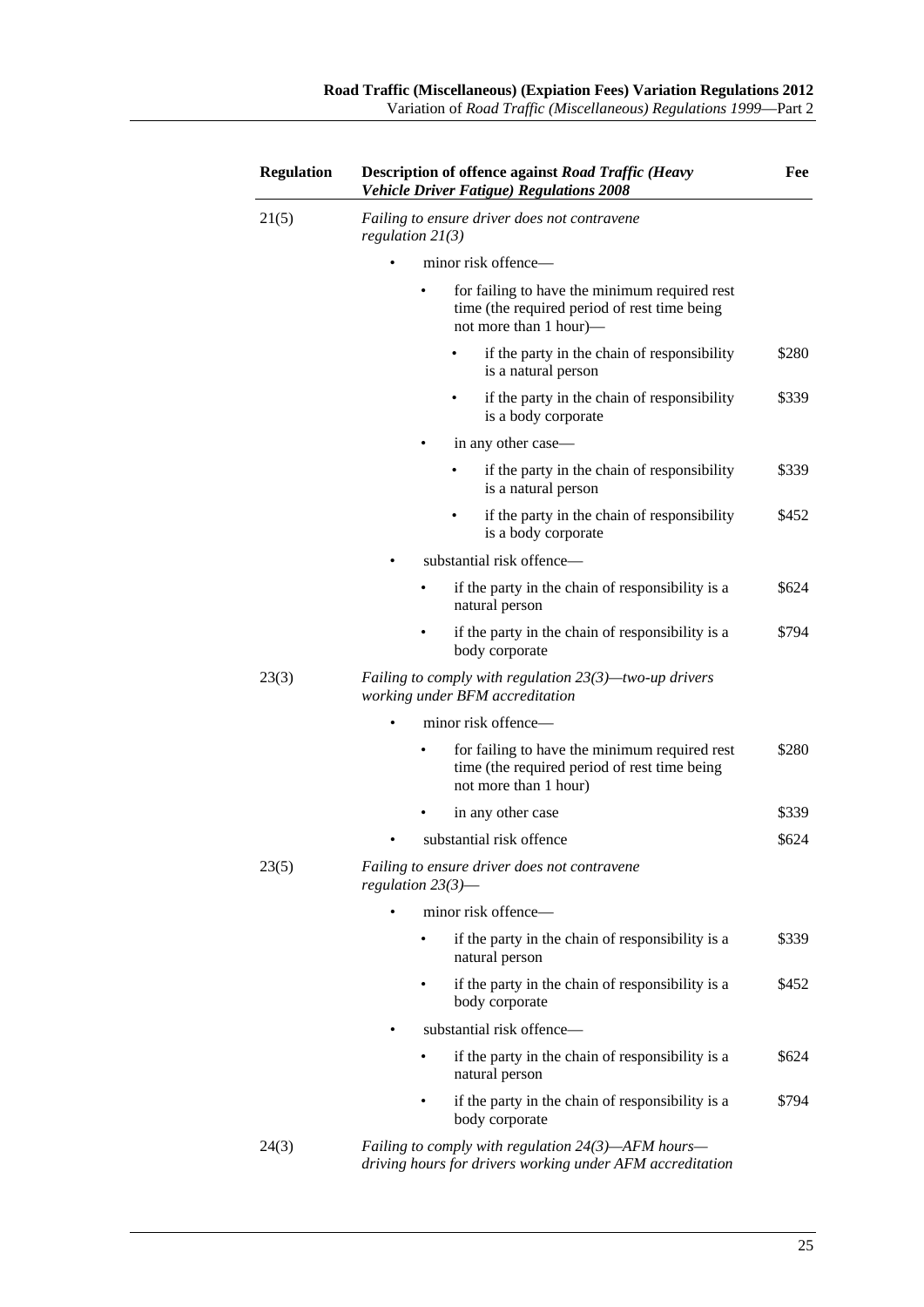| <b>Regulation</b> | <b>Description of offence against Road Traffic (Heavy</b><br><b>Vehicle Driver Fatigue) Regulations 2008</b> |       |
|-------------------|--------------------------------------------------------------------------------------------------------------|-------|
|                   | minor risk offence                                                                                           | \$339 |
|                   | substantial risk offence                                                                                     | \$624 |
| 24(5)             | Failing to ensure driver does not contravene<br>regulation $24(3)$                                           |       |
|                   | minor risk offence-                                                                                          |       |
|                   | if the party in the chain of responsibility is a<br>natural person                                           | \$339 |
|                   | if the party in the chain of responsibility is a<br>body corporate                                           | \$452 |
|                   | substantial risk offence—                                                                                    |       |
|                   | if the party in the chain of responsibility is a<br>natural person                                           | \$624 |
|                   | if the party in the chain of responsibility is a<br>body corporate                                           | \$794 |
| 25(3)             | Failing to comply with regulation $25(3)$ —AFM hours—<br>offences related to AFM outer limits                |       |
|                   | substantial risk offence-                                                                                    |       |
|                   | if the party in the chain of responsibility is a<br>natural person                                           | \$624 |
|                   | if the party in the chain of responsibility is a<br>body corporate                                           | \$794 |
| 25(6)             | Failing to ensure driver does not contravene<br>regulation $25(3)$                                           |       |
|                   | substantial risk offence-                                                                                    |       |
|                   | if the party in the chain of responsibility is a<br>natural person                                           | \$624 |
|                   | if the party in the chain of responsibility is a<br>body corporate                                           | \$794 |
| 26(3)             | Failing to comply with regulation $26(3)$ when changing<br><i>work/rest hours option</i>                     | \$624 |
| 27(1)             | Failing to have required documentation                                                                       | \$624 |
| 27(2)             | Failing to ensure driver does not contravene<br>regulation $27(1)$                                           |       |
|                   | if the operator is a natural person                                                                          | \$624 |
|                   | if the operator is a body corporate                                                                          | \$794 |
| 27(3)             | Failing to return documentation                                                                              | \$624 |
| 28(1)             | Failing to have required documentation                                                                       | \$624 |
| 28(2)             | Failing to ensure driver does not contravene<br>regulation $28(1)$                                           |       |
|                   | if the operator is a natural person                                                                          | \$624 |
|                   | if the operator is a body corporate                                                                          | \$794 |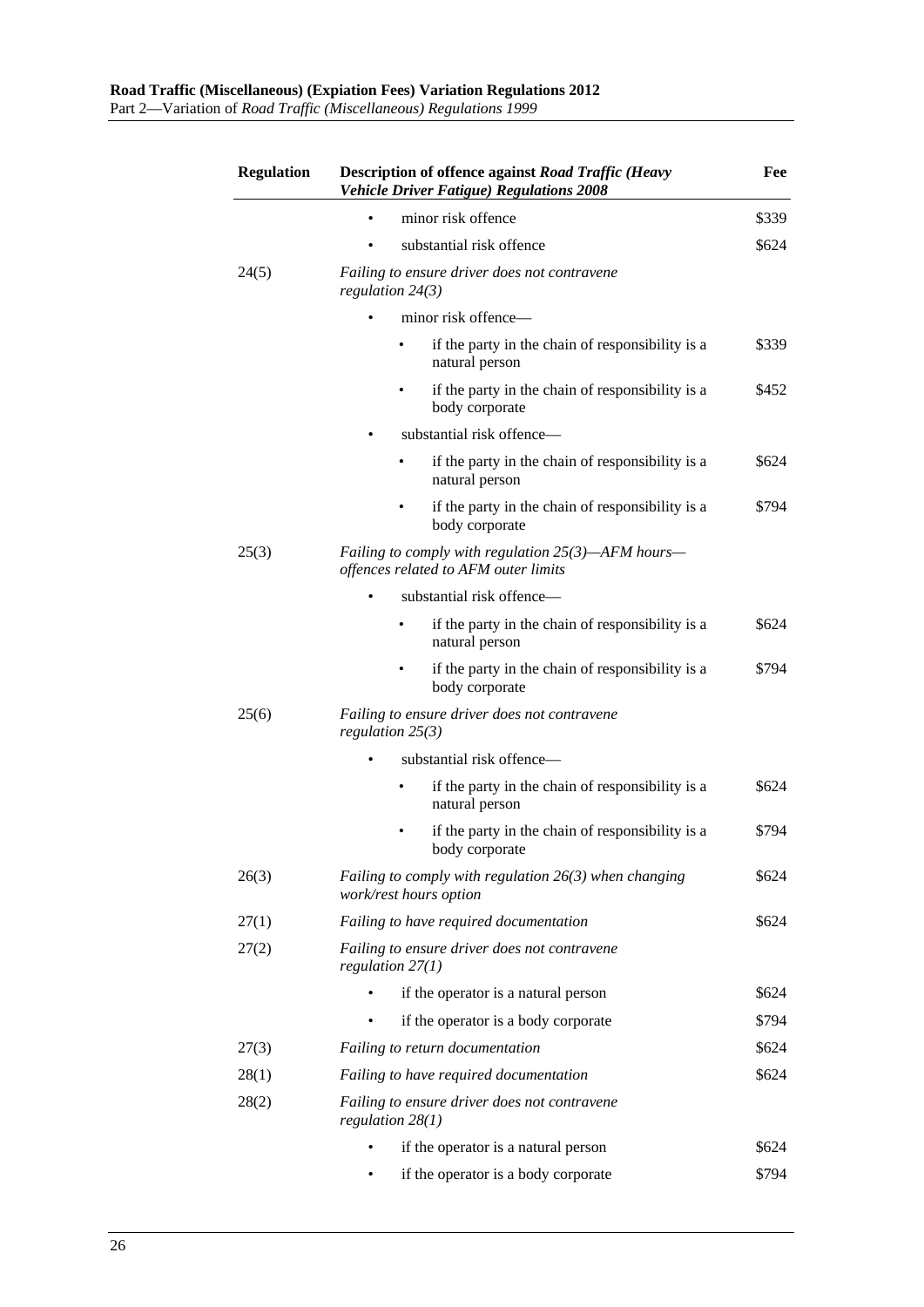| <b>Regulation</b> | <b>Description of offence against Road Traffic (Heavy</b><br><b>Vehicle Driver Fatigue) Regulations 2008</b>                                                                  | Fee   |
|-------------------|-------------------------------------------------------------------------------------------------------------------------------------------------------------------------------|-------|
| 28(3)             | Failing to return documentation                                                                                                                                               | \$624 |
| 40(1)             | Failing to record required information in work diary (driver<br>engaged in 100-plus kilometre work or working under BFM<br>or AFM accreditation or work/rest hours exemption) | \$624 |
| 41(1)             | Failing to make supplementary record                                                                                                                                          | \$624 |
| 42(1)             | Failing to notify Authority that work diary destroyed, lost or<br>stolen                                                                                                      | \$624 |
| 42(2)             | Failing to apply for a new work diary                                                                                                                                         | \$624 |
| 42(4)             | Failing to take required steps following recovery or return<br>of lost or stolen work diary                                                                                   | \$624 |
| 42(6)             | Failing to notify record keeper of malfunctioning electronic<br>work diary                                                                                                    | \$624 |
| 42(7)             | Failing to ensure electronic work diary is repaired etc                                                                                                                       |       |
|                   | if the record keeper is a natural person                                                                                                                                      | \$624 |
|                   | if the record keeper is a body corporate                                                                                                                                      | \$794 |
| 43(1)             | Failing to ensure odometer is maintained                                                                                                                                      |       |
|                   | if the owner is a natural person                                                                                                                                              | \$624 |
|                   | if the owner is a body corporate                                                                                                                                              | \$794 |
| 43(2)             | Failing to notify persons of malfunctioning odometer                                                                                                                          | \$624 |
| 43(3)             | Failing to ensure odometer examined etc                                                                                                                                       |       |
|                   | if the owner is a natural person                                                                                                                                              | \$624 |
|                   | if the owner is a body corporate                                                                                                                                              | \$794 |
| 43(4)             | Failing to ensure owner of regulated heavy vehicle complies<br>with regulation $43(3)$                                                                                        |       |
|                   | if the employer or operator is a natural person                                                                                                                               | \$624 |
|                   | if the employer or operator is a body corporate                                                                                                                               | \$794 |
| 44(1)             | Failing to make or keep certain records (driver engaged in<br>100 kilometre work)                                                                                             |       |
|                   | if the record keeper is a natural person                                                                                                                                      | \$624 |
|                   | if the record keeper is a body corporate                                                                                                                                      | \$794 |
| 44(2)             | Failing to make or keep certain records (driver engaged in<br>100-plus kilometre work or working under BFM or AFM<br>accreditation or work/rest hours exemption)              |       |
|                   | if the record keeper is a natural person                                                                                                                                      | \$624 |
|                   | if the record keeper is a body corporate                                                                                                                                      | \$794 |
| 44(3)             | Failing to make record as soon as practicable                                                                                                                                 |       |
|                   | if the record keeper is a natural person                                                                                                                                      | \$624 |
|                   | if the record keeper is a body corporate                                                                                                                                      | \$794 |
| 44(5)             | Failing to keep record at record location etc                                                                                                                                 |       |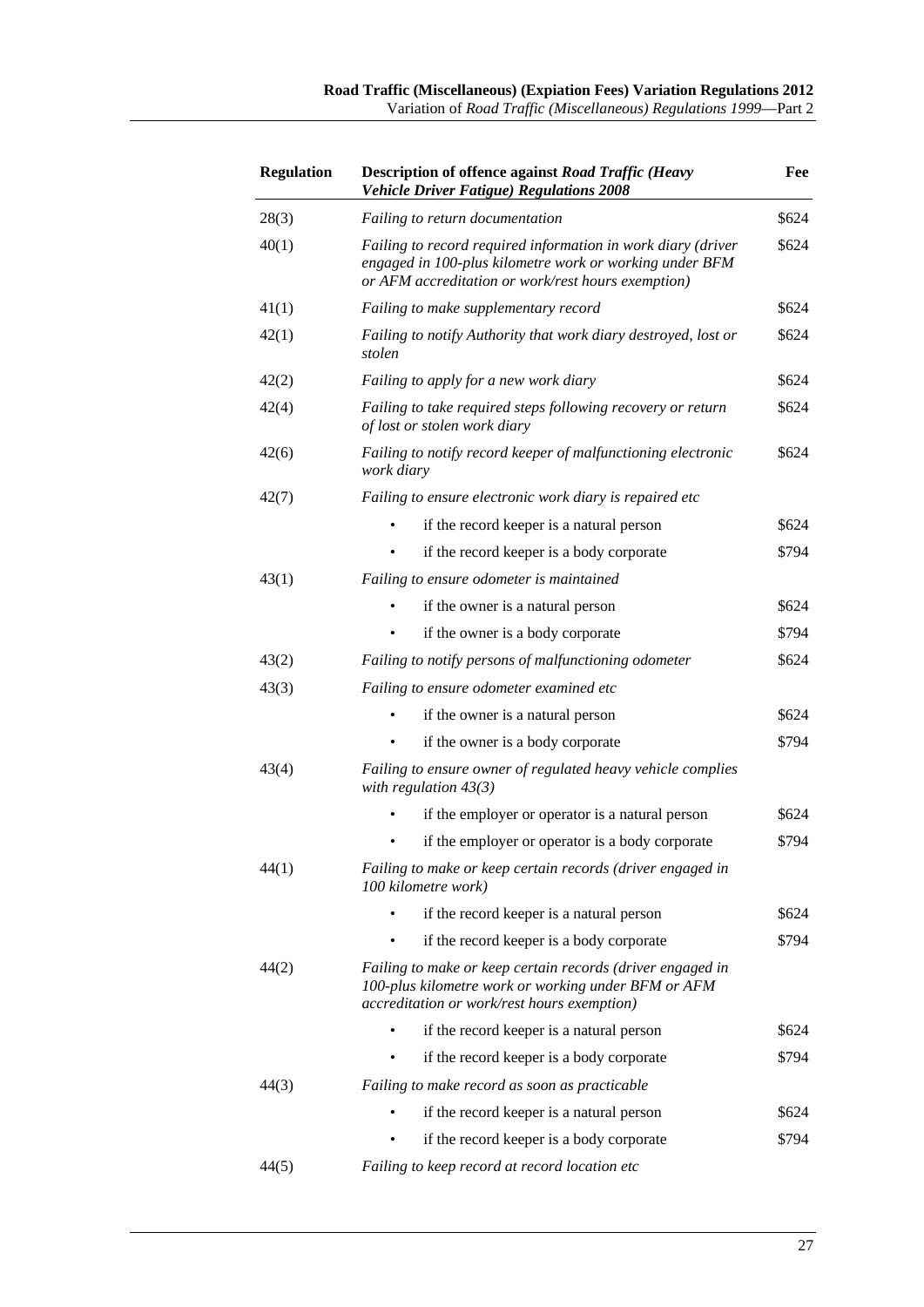| <b>Regulation</b> | <b>Description of offence against Road Traffic (Heavy</b><br><b>Vehicle Driver Fatigue) Regulations 2008</b>                                                                            | Fee   |
|-------------------|-----------------------------------------------------------------------------------------------------------------------------------------------------------------------------------------|-------|
|                   | if the record keeper is a natural person                                                                                                                                                | \$624 |
|                   | if the record keeper is a body corporate                                                                                                                                                | \$794 |
| 45(1)             | Failing to give information to record keeper within 21 days<br>(driver engaged in 100 kilometre work)                                                                                   | \$624 |
| 45(2)             | Failing to give information to record keeper within 21 days<br>(driver engaged in 100-plus kilometre work or working<br>under BFM or AFM accreditation or work/rest hours<br>exemption) | \$624 |
| 46(1)             | Failing to ensure driver complies with regulation 45                                                                                                                                    |       |
|                   | if the record keeper is a natural person                                                                                                                                                | \$624 |
|                   | if the record keeper is a body corporate                                                                                                                                                | \$794 |
| 46(2)             | Failing to give new record keeper required information                                                                                                                                  | \$624 |
| 46(3)             | Failing to ensure driver complies with regulation $46(2)$                                                                                                                               |       |
|                   | if the new record keeper is a natural person                                                                                                                                            | \$624 |
|                   | if the record keeper is a body corporate                                                                                                                                                | \$794 |
| 62(2)             | Failing to comply with regulation $62(2)$ —driver working<br>under work/rest hours exemption                                                                                            |       |
|                   | minor risk offence                                                                                                                                                                      | \$339 |
|                   | substantial risk offence                                                                                                                                                                | \$624 |
| 62(4)             | Failing to ensure driver complies with regulation $62(2)$                                                                                                                               |       |
|                   | minor risk offence-                                                                                                                                                                     |       |
|                   | if the party in the chain of responsibility is a<br>natural person                                                                                                                      | \$339 |
|                   | if the party in the chain of responsibility is a<br>body corporate                                                                                                                      | \$452 |
|                   | substantial risk offence-                                                                                                                                                               |       |
|                   | if the party in the chain of responsibility is a<br>natural person                                                                                                                      | \$624 |
|                   | if the party in the chain of responsibility is a<br>body corporate                                                                                                                      | \$794 |
| 63(1)             | Failing to have copy of written exemption                                                                                                                                               | \$624 |
| 63(2)             | Failing to ensure driver does not contravene<br>regulation $63(1)$                                                                                                                      |       |
|                   | if the new record keeper is a natural person                                                                                                                                            | \$624 |
|                   | if the record keeper is a body corporate                                                                                                                                                | \$794 |
| 64                | Failing to return copy of written exemption                                                                                                                                             | \$624 |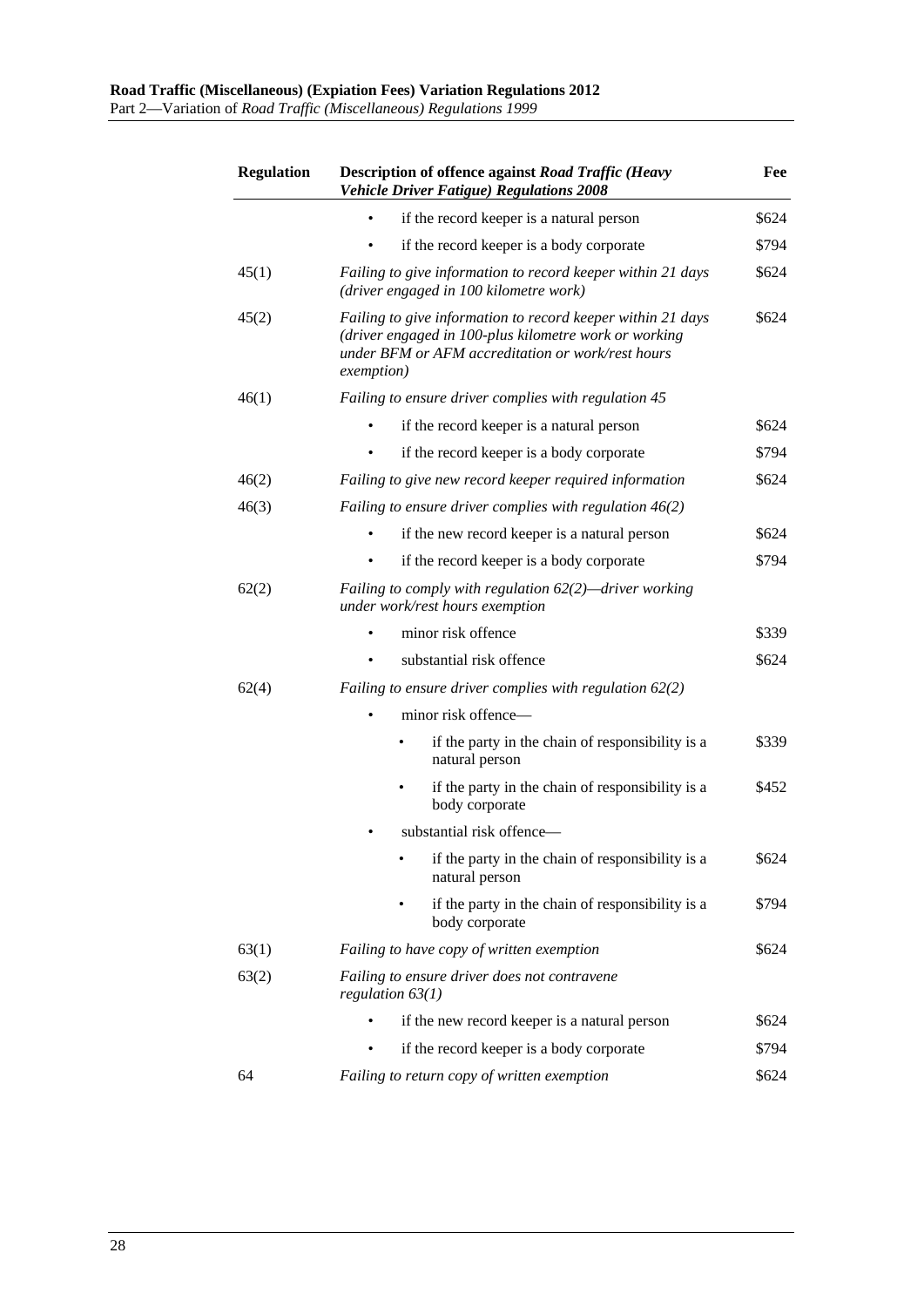## **Part 5—Offences against the** *Road Traffic (Approved Road Transport Compliance Schemes) Regulations 2008*

| <b>Regulation</b> | <b>Description of offence against Road Traffic (Approved)</b><br><b>Road Transport Compliance Schemes) Regulations 2008</b>                 | Fee   |
|-------------------|---------------------------------------------------------------------------------------------------------------------------------------------|-------|
| 17(4)             | Operator of regulated heavy vehicle failing to keep records<br>in required manner                                                           |       |
|                   | if the operator is a natural person                                                                                                         | \$624 |
|                   | if the operator is a body corporate                                                                                                         | \$794 |
| 17(7)             | Operator refusing or failing to comply with a requirement<br>under regulation $17(5)$                                                       |       |
|                   | if the operator is a natural person                                                                                                         | \$624 |
|                   | if the operator is a body corporate                                                                                                         | \$794 |
| 17(8)             | Operator of regulated heavy vehicle failing to inform driver<br>or scheduler of variation, suspension or revocation of BFM<br>accreditation |       |
|                   | if the operator is a natural person                                                                                                         | \$624 |
|                   | if the operator is a body corporate                                                                                                         | \$794 |
| 19(4)             | Operator of regulated heavy vehicle failing to keep records<br>in required manner                                                           |       |
|                   | if the operator is a natural person                                                                                                         | \$624 |
|                   | if the operator is a body corporate                                                                                                         | \$794 |
| 19(7)             | Operator refusing or failing to comply with a requirement<br>under regulation $19(5)$                                                       |       |
|                   | if the operator is a natural person                                                                                                         | \$624 |
|                   | if the operator is a body corporate                                                                                                         | \$794 |
| 19(8)             | Operator of regulated heavy vehicle failing to inform driver<br>or scheduler of variation, suspension or revocation of AFM<br>accreditation |       |
|                   | if the operator is a natural person                                                                                                         | \$624 |
|                   | if the operator is a body corporate                                                                                                         | \$794 |

## **Part 6—Offences against the** *Road Traffic (Heavy Vehicle Speeding Compliance) Regulations 2009*

| Regulation | <b>Description of offence against Road Traffic (Heavy Vehicle</b><br><b>Speeding Compliance) Regulations 2009</b> | Fee   |  |
|------------|-------------------------------------------------------------------------------------------------------------------|-------|--|
| 5(4)       | <i>Failing to comply with regulation</i> $5(4)$ —Duties of employers<br>and prime contractors-business practices  |       |  |
|            | if the employer or prime contractor is a natural<br>$\bullet$<br>person                                           | \$624 |  |
|            | if the employer or prime contractor is a body<br>$\bullet$<br>corporate                                           | \$794 |  |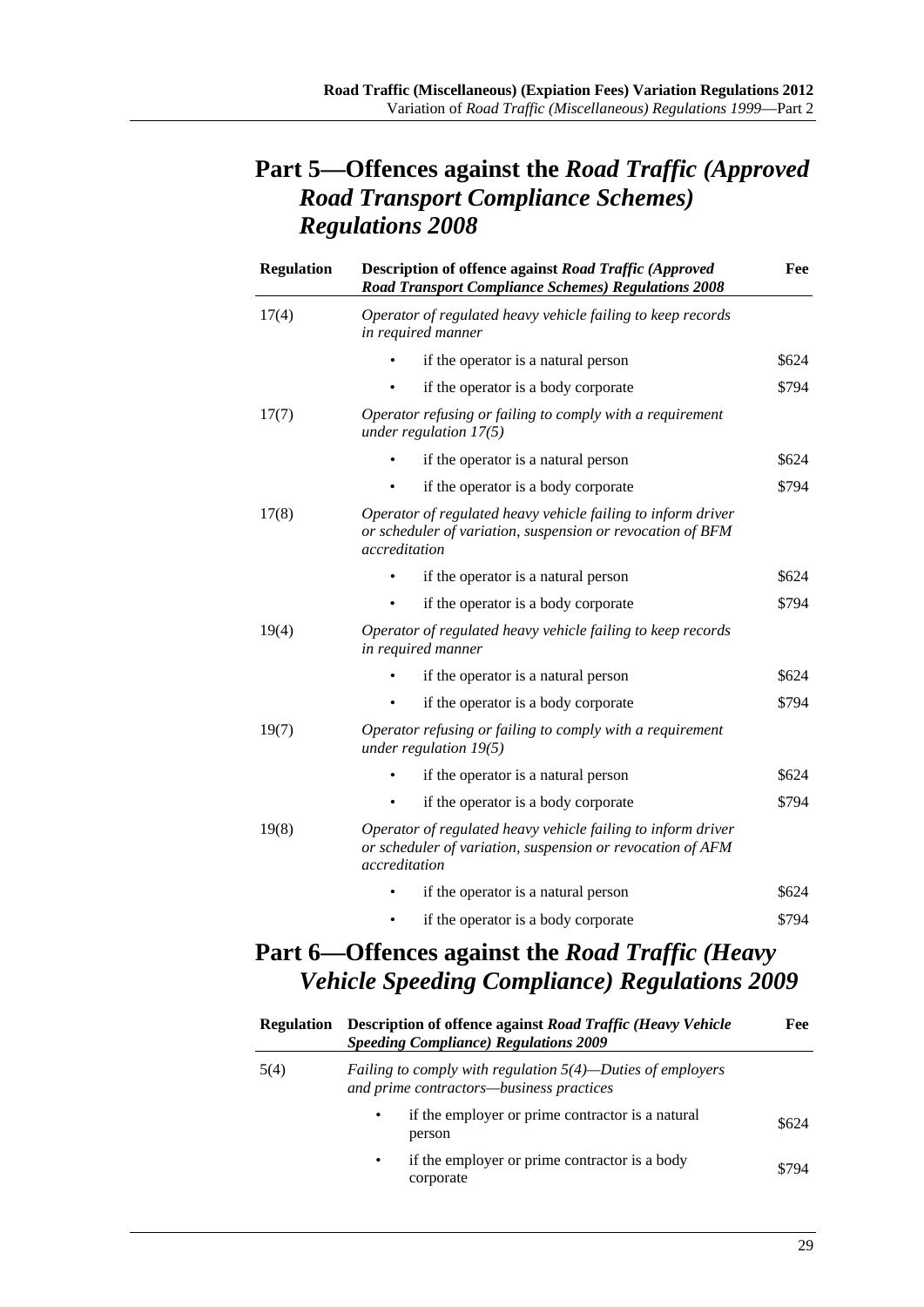| <b>Regulation</b> | <b>Description of offence against Road Traffic (Heavy Vehicle</b><br><b>Speeding Compliance) Regulations 2009</b> |       |  |
|-------------------|-------------------------------------------------------------------------------------------------------------------|-------|--|
| 5(5)              | Failing to comply with regulation $5(5)$ —Duties of<br>operators-business practices                               |       |  |
|                   | if the operator is a natural person                                                                               | \$624 |  |
|                   | if the operator is a body corporate                                                                               | \$794 |  |
| 6(1)              | Offence against regulation $6(1)$ —Offence if driver found<br>guilty etc of speeding offence                      |       |  |
|                   | minor risk offence-                                                                                               |       |  |
|                   | if the employer, prime contractor or operator is<br>a natural person                                              | \$339 |  |
|                   | if the employer, prime contractor or operator is<br>a body corporate                                              | \$452 |  |
|                   | substantial risk offence—                                                                                         |       |  |
|                   | if the employer, prime contractor or operator is<br>a natural person                                              | \$624 |  |
|                   | if the employer, prime contractor or operator is<br>a body corporate                                              | \$794 |  |
| 7(3)              | Failing to comply with regulation $7(3)$ —Duties of schedulers                                                    |       |  |
|                   | if the scheduler is a natural person                                                                              | \$624 |  |
|                   | if the scheduler is a body corporate                                                                              | \$794 |  |
| 9(3)              | Failing to comply with regulation $9(3)$ —Duties of consignors<br>and consignees                                  |       |  |
|                   | if the consignor or consignee is a natural person                                                                 | \$624 |  |
|                   | if the consignor or consignee is a body corporate                                                                 | \$794 |  |
|                   | Part 7—Offences against the Road Traffic<br>(Miscellaneous) Regulations 1999                                      |       |  |

| <b>Regulation</b> | <b>Description of offence against Road Traffic</b><br>(Miscellaneous) Regulations 1999                                             | Fee   |
|-------------------|------------------------------------------------------------------------------------------------------------------------------------|-------|
| 20(3)             | Driving or towing vehicle on certain roads while<br>transporting dangerous substance                                               | \$261 |
| 20A(2)            | Towing prohibited number of vehicles                                                                                               | \$261 |
| 21(1)             | Parking in certain public places                                                                                                   |       |
|                   | parking in City of Adelaide Park Lands                                                                                             | \$122 |
|                   | parking in other public place                                                                                                      | \$58  |
| 22(3)             | Contravening notice prohibiting fishing or other specified<br>activities from specified bridge or causeway                         | \$90  |
| 23(1)             | Failing to ensure dog does not enter or remain on certain<br>bicycle paths                                                         | \$190 |
| 25(2)             | Driving or towing on road vehicle not complying with<br>requirements of regulation—vehicle altered from original<br>specifications | \$87  |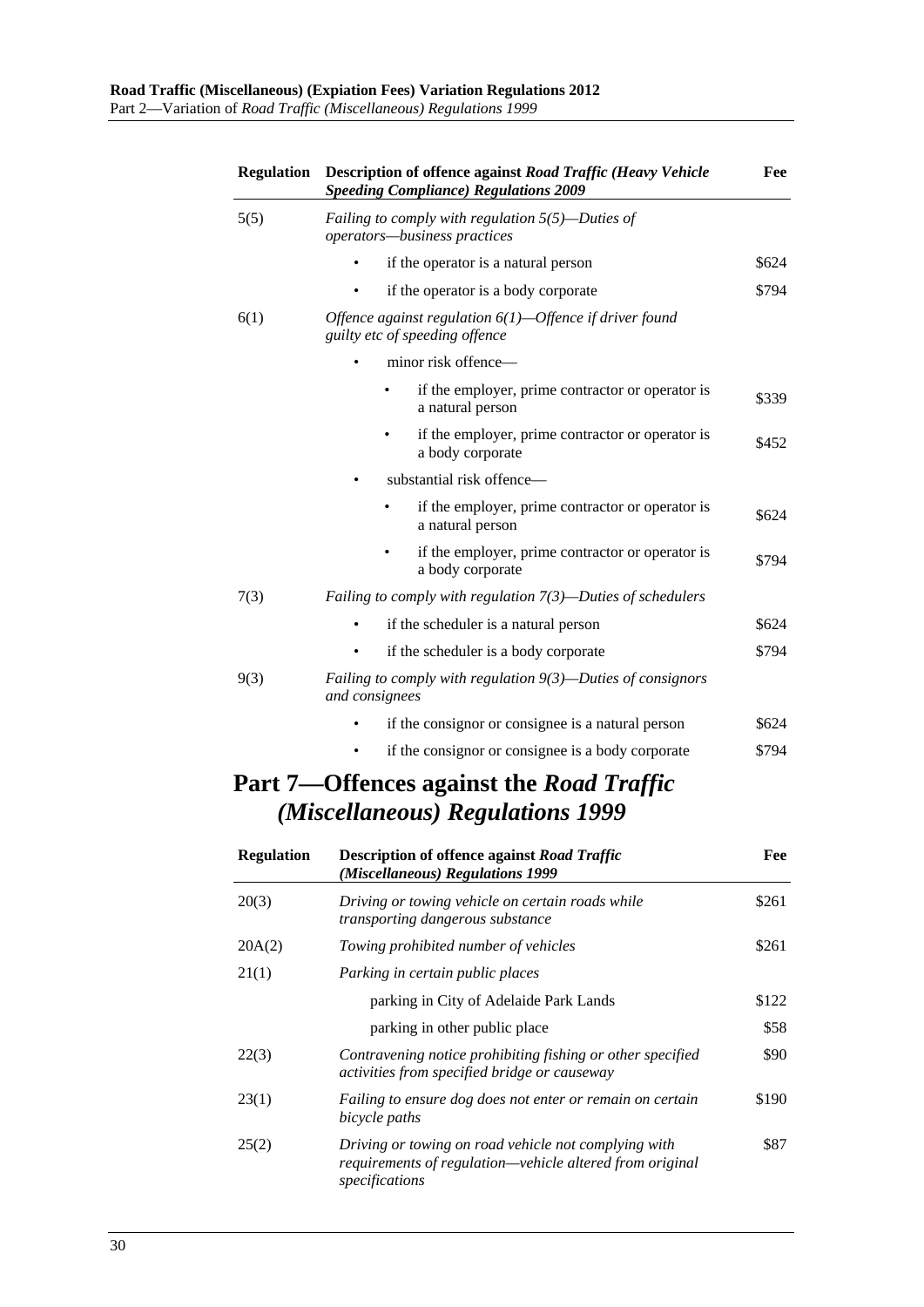| <b>Regulation</b> |                     | <b>Description of offence against Road Traffic</b><br>(Miscellaneous) Regulations 1999                                                                                                         | Fee   |
|-------------------|---------------------|------------------------------------------------------------------------------------------------------------------------------------------------------------------------------------------------|-------|
| 44(1)             | regulations         | Contravening or failing to comply with provision of                                                                                                                                            |       |
|                   |                     | Contravention of or failure to comply with—                                                                                                                                                    |       |
|                   | r 19B(1)            | Heavy vehicles and minimum allowable travel<br>time                                                                                                                                            | \$491 |
|                   | r 19E               | <i>Evasive action in relation to Safe-T-Cam</i><br><i>photographic detection device</i>                                                                                                        | \$491 |
|                   | r 29(1)             | Bicycle rider towing vehicle other than bicycle<br><i>trailer complying with regulation or towing</i><br>more than 1 vehicle                                                                   | \$50  |
|                   | r $36(7)(b)$        | Selling, or offering for sale, for use in motor<br>vehicle seat belt or part of seat belt not<br>complying with requirements of regulation or<br>removed from vehicle in which previously used | \$333 |
|                   | $r \frac{37(3)}{2}$ | Selling, or offering for sale, for use in motor<br>vehicle child restraint, harness etc, or part, not<br>approved                                                                              | \$333 |
|                   | $r \, 38(2)$        | Selling, or offering for sale, for use by motor<br>bike rider or passenger helmet not complying<br>with standard                                                                               | \$333 |
|                   | $r \, 38(5)$        | Selling, or offering for sale, for use by bicycle<br>rider or rider of wheeled recreational device or<br>wheeled toy helmet not meeting requirement                                            | \$333 |

 $\overline{\phantom{0}}$ 

## **Part 8—Offences against the** *Road Traffic (Road Rules—Ancillary and Miscellaneous Provisions) Regulations 1999*

| <b>Regulation</b> | <b>Description of offence against Road Traffic (Road</b><br><b>Rules-Ancillary and Miscellaneous Provisions</b> )<br><b>Regulations 1999</b> | Fee   |
|-------------------|----------------------------------------------------------------------------------------------------------------------------------------------|-------|
| 9A(1)             | Speeding while driving road train                                                                                                            |       |
|                   | Exceeding a prescribed speed limit (road trains)—                                                                                            |       |
|                   | by less than 15 kph                                                                                                                          | \$413 |
|                   | by 15 kph or more but less than 30 kph                                                                                                       | \$517 |
|                   | by 30 kph or more                                                                                                                            | \$671 |
| 9A(2)             | Speeding while driving road train                                                                                                            |       |
|                   | Exceeding 40 kph speed $limit$                                                                                                               |       |
|                   | by less than 15 kph                                                                                                                          | \$260 |
|                   | by 15 kph or more but less than 30 kph                                                                                                       | \$383 |
|                   | by 30 kph or more                                                                                                                            | \$550 |
| 10A               | Driving or stopping in lane marked "bus only"                                                                                                | \$226 |